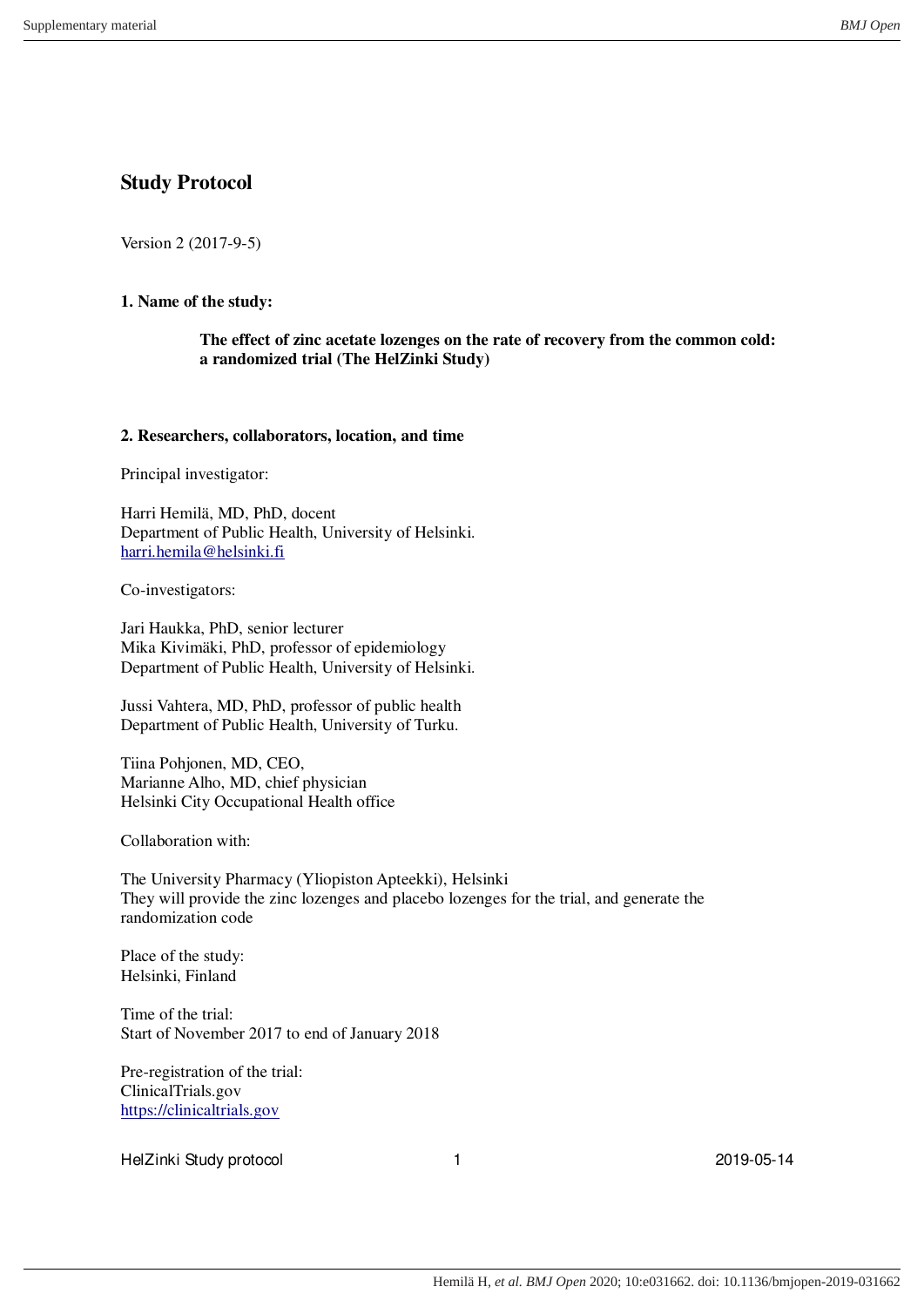# **3. Introduction**

Interest in zinc lozenges for the treatment of the common cold arose when the common cold symptoms of a 3-year-old girl with leukemia disappeared within a few hours after she had slowly dissolved a therapeutic zinc tablet in her mouth instead of immediately swallowing it as instructed [1]. The benefit seemed to be obtained from the slow dissolution of the tablet in her mouth, which implied that zinc has local effects in the pharyngeal region. This observation prompted the father of the child, George Eby, to conduct the first randomized double-blind placebo-controlled trial on zinc lozenges. Eby (1984) used zinc gluconate lozenges, providing 207 mg/day of elemental zinc, and they significantly shortened the duration of colds [1].

A series of zinc lozenge trials have been carried out since Eby's (1984) study but with varying results, which could be partly ascribed to the 7-fold variation in the daily dosage of elemental zinc in those trials [2]. The composition of the zinc lozenges between the trials also differed as some lozenges contained substances such as citrate, that tightly bind zinc ions, which prevented the release of free zinc. The variation in the levels of free zinc ions in the oro-pharyngeal region has been proposed as a factor that might explain the wide divergence between the results [3-10]. Eby hypothesised that zinc acetate might be a better constituent for lozenges than zinc gluconate, since acetate binds zinc ions less strongly [9,10]. Nevertheless, it is not clear whether the difference between zinc acetate and zinc gluconate has practical importance at the clinical level.

An early meta-analysis showed that 5 low-dose trials of zinc lozenges (<75 mg/day zinc) uniformly found no effect on the duration of colds [2]. Thus, most negative findings from zinc lozenge studies were simply explained by too low doses of elemental zinc. That meta-analysis [2] also calculated that three high-dose ( $>75 \text{ mg/day}$ ) zinc acetate trials [11-13] found on average a 42% reduction in the duration of colds, and 5 high-dose zinc gluconate trials found a 20% reduction in cold duration [1,14-17]. Thus, in that comparison Eby's proposal to favour zinc acetate seemed to get support.

However, one of the five above-cited high-dose zinc gluconate trials had lozenges that contained maltose and sorbitol as excipients [14], but these substances bind zinc, and thus the lack of benefit in that trial may be explained by those excipients [6,9,10,15]. Thus, there are factors that can confound the comparison of the efficacy of zinc acetate and zinc gluconate lozenges. A more recent meta-analysis concluded that there is no convincing evidence that lozenges composed of zinc acetate and zinc gluconate differ in their clinical effects in treating the common cold [18].

Two individual participant data (IPD) meta-analyses of the three high-dose zinc acetate lozenge trials [11-13] have been carried out. One of them calculated that zinc lozenges shortened the duration of cold by 3 days from the average of 7 days in the placebo groups [19]. Another IPD meta-analysis calculated that zinc lozenges increased the rate of recovery from the common cold 3 fold [20]. On the 5th day, 70% of the zinc patients of the three zinc acetate lozenge trials had recovered compared with 27% of the placebo patients [20]. These proportions are used as the basis for our sample size calculation (Item 7).

Although the zinc lozenges dissolved in the oro-pharyngeal region lead to the highest zinc levels in that region, a meta-analysis found no evidence that zinc acetate lozenges would have a greater effect on cold symptoms that originate in lower anatomical regions compared with those of the nasal region [21].

Further systematic reviews on zinc and the common cold have been published [22-24], but some of them have methodological problems [25-27], and the Cochrane review was recently withdrawn

HelZinki Study protocol 2 2019-05-14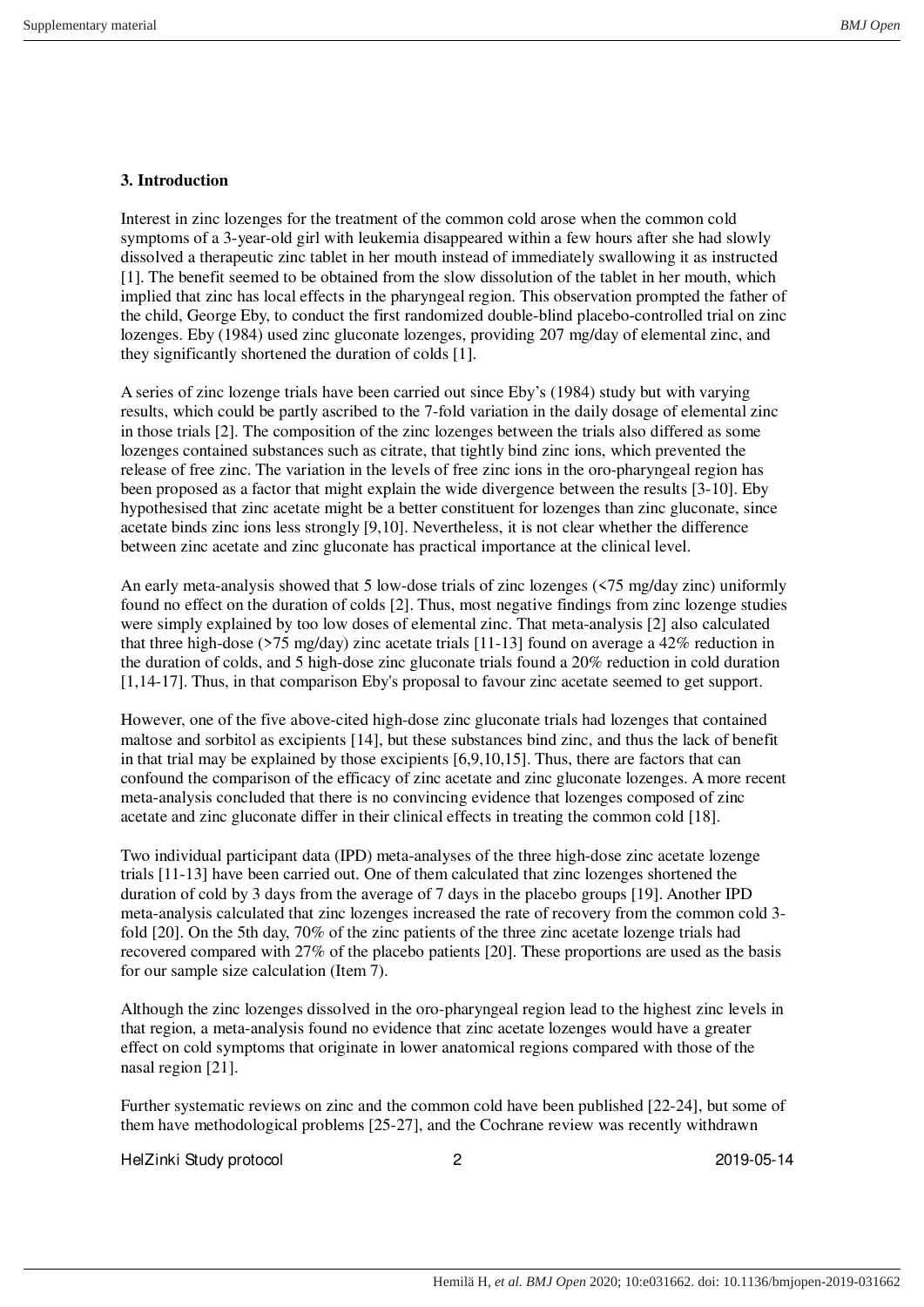because of plagiarism [28].

After the Eby (1984) trial on zinc lozenges was published [1], Farr and Gwaltney (1987) speculated that the benefit reported by Eby might have been explained by the bad taste of the zinc lozenges [29]. However, the early findings of Eby (1984) are consistent with the findings in a number of later trials with numerous other research groups and bad taste does not seem a reasonable explanation for all the reported benefits. For example, none of the 3 high-dose zinc acetate lozenge trials reported bad taste to be a problem, there was no substantial difference between the zinc and placebo groups in the recorded adverse effects, and only a few drop-outs occurred [11-13]. In the most recent trial by Prasad (2008), a few participants identified the lozenges, but when the analysis was restricted to those who remained blinded at the end of the study, the efficacy of zinc lozenges was no less [13].

Zinc has been administered in the doses of 100-150 mg/day for various patient groups for months and 150 mg/day zinc is a standard treatment for Wilson's disease for the rest of the patient's life at the extreme. See Appendix 1 for references and details. Therefore the planned dose level of 78 mg/day for 5 days in the current protocol is not a concern for safety. In short term administration, zinc lozenges have caused adverse effects such as bad taste and taste disturbances, and stomach irritation. However, if a participant considers that the zinc lozenge of this trial tastes bad or irritates stomach, he or she can discontinue their usage.

The HelZinki trial is a pilot study to confirm that the specific lozenge is effective, and to test the feasibility of organizing a trial on zinc lozenges with the logistics that are being employed, so that symptom data are collected through internet, and sickness absence outcomes are collected through linkage to sickness absence records kept by the employer. If the result is positive, we plan to implement a larger trial on the following winter.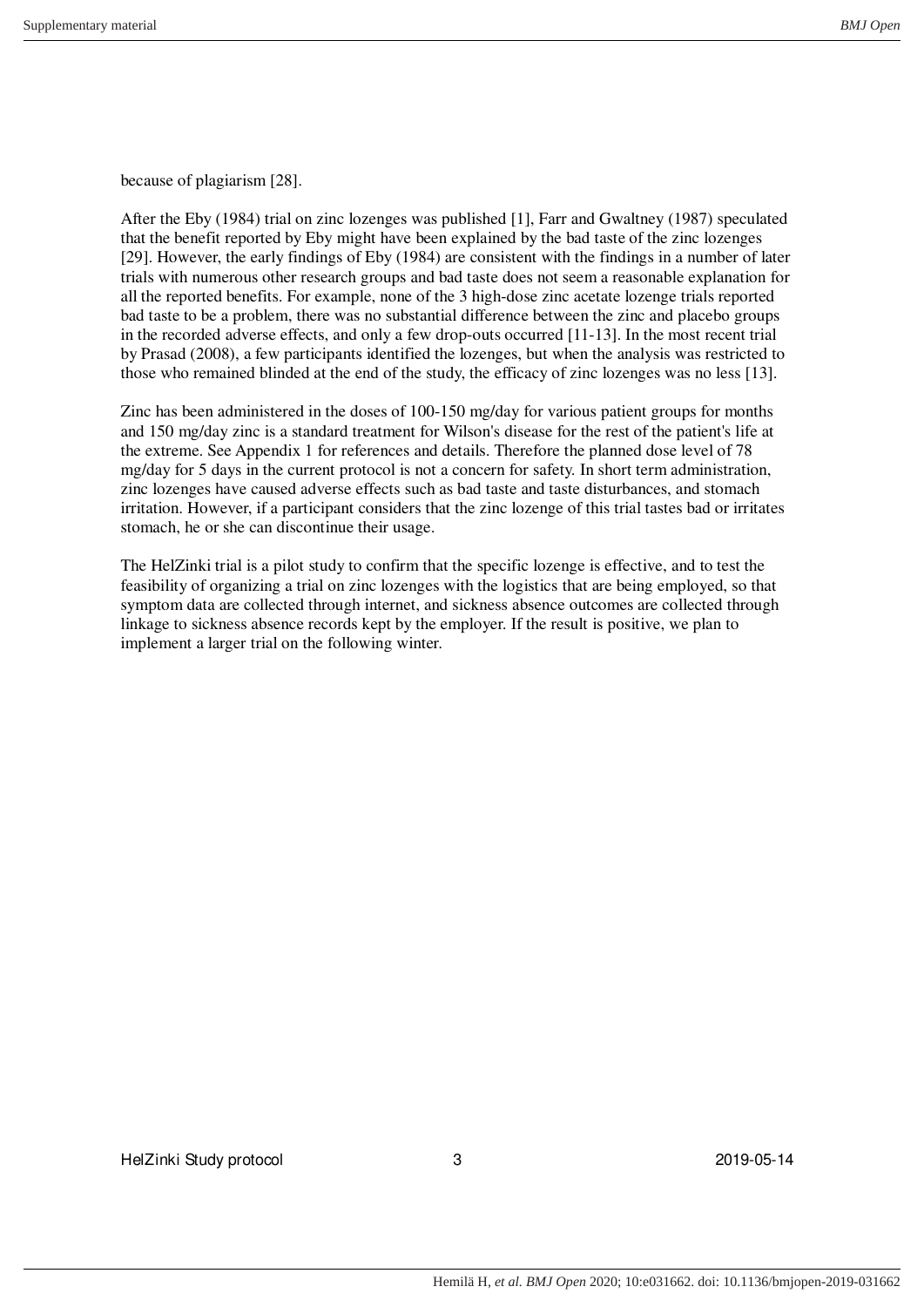# **4. Study participants**

Participants are employees of the city of Helsinki, both men and women.

Inclusion criteria:  $\geq$ 18 years, recollecting that they usually have had  $\geq$ 1 colds per winter.

Exclusion criteria: pregnancy or lactation; chronic runny nose or chronic cough.

All employees in the chosen work-units of Helsinki City will be first contacted with an email advertisement in which the criteria for inclusion and exclusion will be described and employee's consistency with those criteria will be asked.

Included in the email will be an information sheet, which describes the background of the topic, rationale of the current study, and includes a brief description of the evidence of safety of zinc.

Included in the advertisement email will also be a link to a web-based informed consent form, which can be signed by the participants if they decide to participate in the trial. The web link leads to a program which records the signature of the informed consent through a bank or other high security personal identification method. The same web link will be used as the route for collecting data from the enrolled participants during the trial.

See Appendix 3 for the advertisement and information sheet. Only a Finnish version will be used since the study does not intend to capture non-Finnish speaking employees, a small minority group. See Appendix 4 for the informed consent sheet. Only a Finnish version will be formulated.

Those who meet the inclusion and exclusion criteria, and are willing to participate and provide informed consent, will be enrolled until the minimum of 200 participants (100 + 100) is achieved.

There is no standard treatment for the common cold. Participation in the trial does not limit the possibility of the participants to use their usual health care services or OTC medicine usage during or after the 5 day intervention period.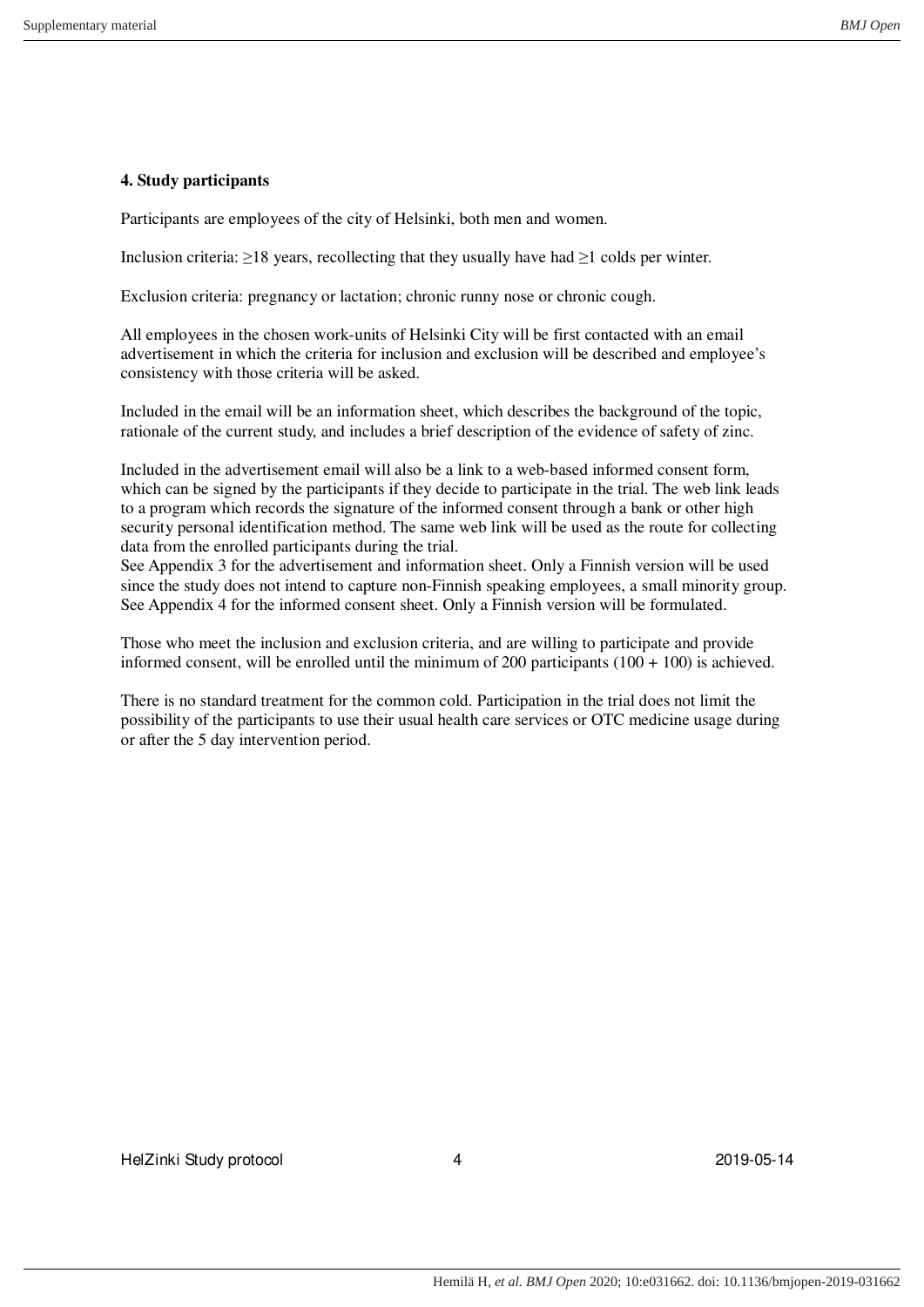# **5. Methods**

This is a randomized parallel-group two arm superiority trial with an allocation ratio 1:1, both participants and investigators blinded.

The randomization code will be generated at the University Pharmacy and the code will be maintained by them until the end of the trial period. The lozenge packages will be numbered with 3 digit codes that are used in the identification of the packages and linking the specific participant to the given package in the web-based data collection form. Zinc lozenge packages and placebo packages will be put to storage boxes so that a box contains an equal number of zinc and placebo packages in a haphazard order, and they will be distributed to participants in a haphazard order.

The zinc lozenge that will be used in the study is a commercial product available from the University Pharmacy, Helsinki, Finland: <https://www.yliopistonapteekki.fi/yritys/yritys>(Company)

The product is labelled: "YA sinkkiasetaatti 13 mg imeskelytabletti 60 kpl" <https://www.yliopistonapteekki.fi/ya-sinkkiasetaatti-13-mg-imeskelytabletti-60-kpl-65510.html>

The product is classified as a "medical device" and it is not regulated according to the jurisdiction for medicines.

Each lozenge contains 13 mg elemental zinc as zinc acetate. The instruction in the commercial package for common cold patients is to dissolve slowly 6 lozenges per day in their mouth, which totals to 78 mg/day of elemental zinc, at most for 5 days. The same instruction will be used in this trial.

The University Pharmacy will prepare 100 placebo lozenge packages so that the placebo lozenges contain sucrose octaacetate, and they are similar with the zinc lozenges in visual appearance and in taste. 100 packages of zinc lozenges will be used as the active intervention. Each placebo and zinc package will be given a random 3-digit identification code, and the randomization key will be kept at the University Pharmacy until the study is concluded, or until there is a particular reason for opening the code for a singular participant. The packages will contain 30 lozenges (6/day×5 days).

After signing electronically the informed consent form, the enrolled participants will be sent one package of the lozenges, the kind of lozenge (placebo vs. zinc) being blinded for the researchers and the participant. The packages will be distributed directly to the participants since that allows a more rapid initiation of treatment compared with distributing the lozenges only after the participant actually contracts the common cold. On the other hand, this also means that many packages will not be used since all participants do not catch the cold during the winter. To decrease this problem, we will restrict to participants who usually have had  $\geq 1$  cold during previous Winters.

The package of lozenges will be distributed to the enrolled participants in November 2017. The participants will be instructed to keep the package readily available so that, when they catch the common cold, they will find the package and they can start to take the lozenges according to the instructions.

The participants will be instructed to start taking zinc lozenges as soon as they start to suffer from the first symptoms of the common cold, defined as their personal consideration that they have the

HelZinki Study protocol and the study of the study of the study of the study of the study of the study of the study of the study of the study of the study of the study of the study of the study of the study of the study of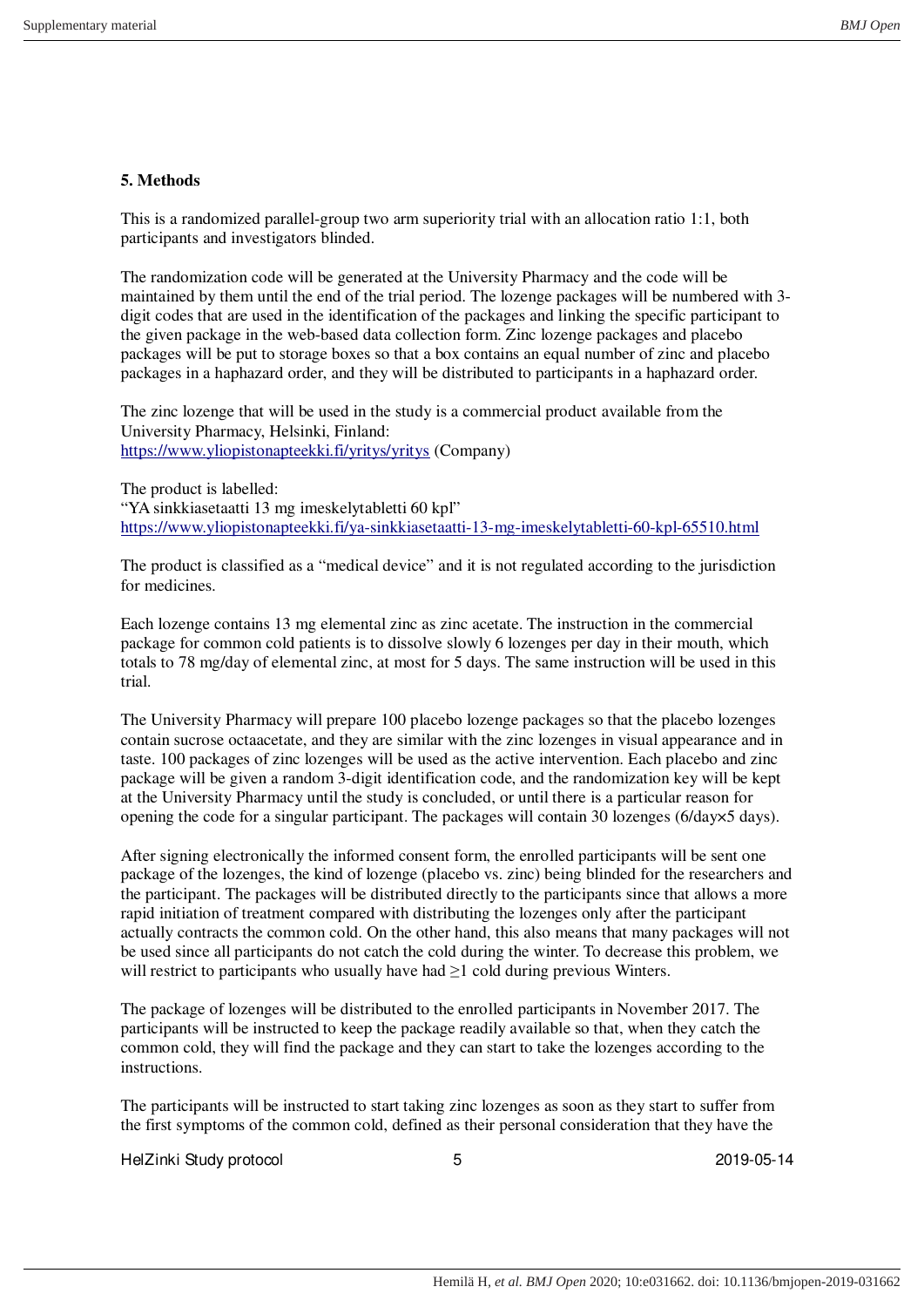common cold. Thereby this definition for the "common cold" is most realistic for the general community. There is no rigorous biological definition of the common cold and the symptoms can be substantially variable. It is the person's subjective experience that makes him or her to, for example, meet a physician to ask for a sick leave for the common cold.

The participants will be instructed to take 6 lozenges daily over the time awake, evenly distributed, allowing the lozenge to dissolve in the mouth as slowly as possible. The duration of intervention is for the maximum of 5 days. If the symptoms disappear before 5 days, the participant may stop the usage of the lozenges.

There will be no limitations for other treatments that participants wish to use for treating their colds.

Participants will be requested to respond to a web-based symptom questionnaire daily from the first day of the treatment to the recovery from the common cold, or to a maximum of 2 weeks.

See Appendix 2 for the baseline (1st day) and follow-up symptom questionnaires.

After the study period, all participants who gave consent will be linked to employer's records of absences.

Given the delay in record updates in National registers, data linkage to

(1) hospitalisation records from the National Institute of Health and Welfare hospitalisation register,

(2) prescription records from Social Insurance Institute (KELA), and

(3) death records from Statistic Finland mortality register

will be requested in 2020. Participants who gave consent will be linked to these records using unique personal identification numbers assigned to all Finnish citizens.

Data from these registers will be collected for the time period from 1 month before the start of the intervention until 2 months after the start of the intervention. It is possible that some of the treatment effects are delayed and therefore data are collected for the period after the end of intervention. Data are also collected for 1 month before the common cold to allow a comparison of baseline balance of the groups and to allow considerations of potential health issues before the initiation of lozenge usage. Data of sick leaves in winter 2016-17 will also be collected to allow a comparison of the rate in the intervention period to a corresponding period in the preceding winter.

#### *Primary outcome*

The primary outcome is the duration of the common cold (time to recovery), which will be analyzed both as the rate of recovery on the basis of the time to recovery and as the duration as a continuous variable.

The *"beginning"* of the common cold is a personal judgement of the participant. There is no rigorous and universal definition of the common cold and the symptoms can be substantially variable. Viral respiratory infection can start with muscle ache and shivering without any nasal or throat symptoms, or cough. An algorithmic definition of the beginning of the common cold for the purpose of this kind of trial would be either complex or/and quite far from the set of symptoms considered as "the common cold" in the general community. In the general community, it is the

HelZinki Study protocol and the control of the control of the 2019-05-14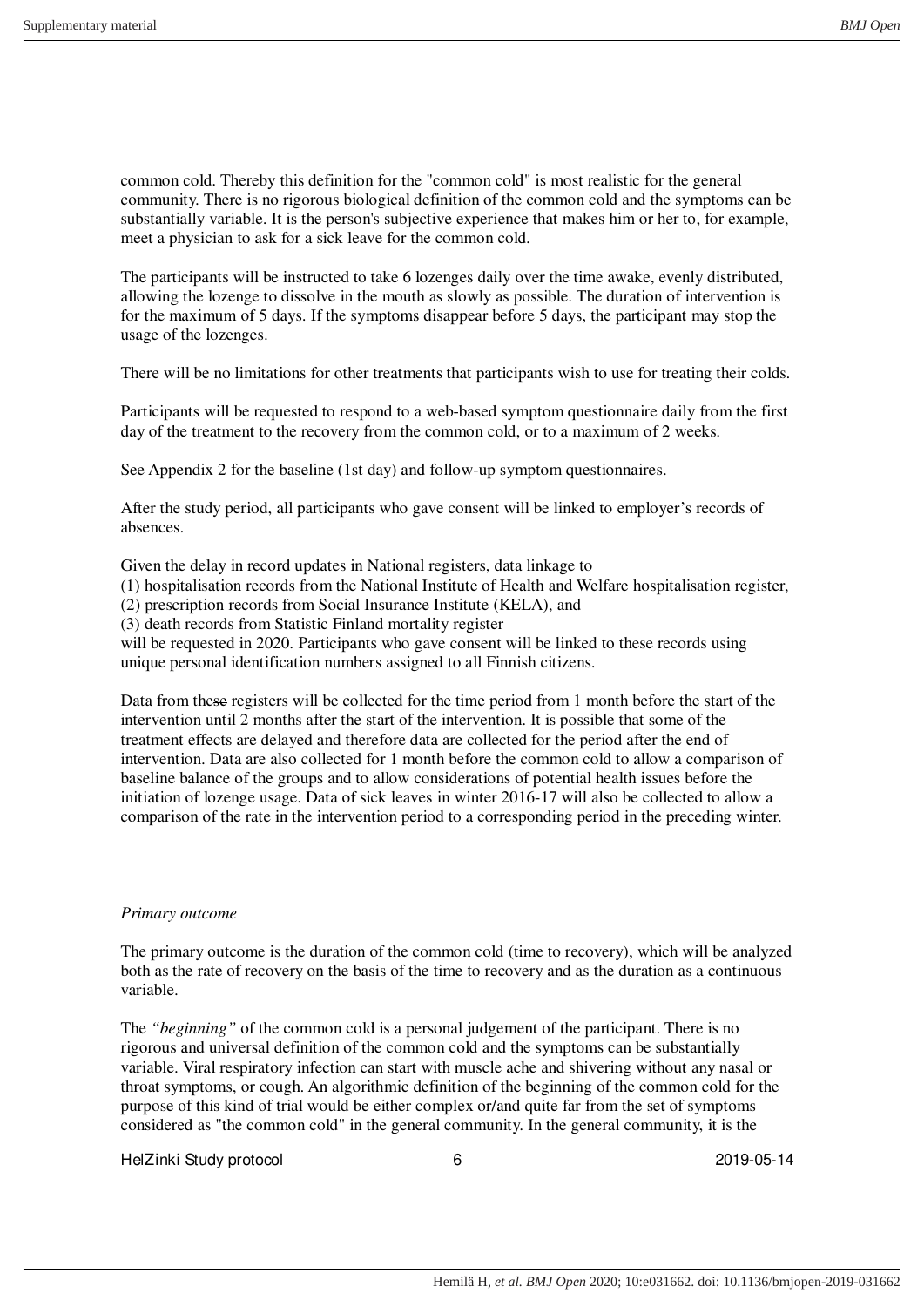person's own judgement when he or she starts to take a pain killer or cough medicine etc. for the common cold, or considers that his or her condition is such as to tell to a friend that he or she has the common cold. Thereby this subjective definition for the "beginning" of the common cold is most relevant to the real life conditions for the basis to initiate common cold treatment.

On the 1st day of lozenge intervention, we will ask baseline data of the participants and 12 symptoms associated with the common cold, and for the occurrence of adverse effects, see Appendix 2.

On the following days until the day of recovery, or until 2 weeks after the initiation of lozenge intervention, we ask the participant to report on the symptoms and adverse effects, see Appendix 2.

In the quantification of symptom severity, we will use a scale from 0 to 3 with the following instructions:

0: Absent, 1: Mild, 2: Moderately severe, 3: Very severe. We will calculate a symptom score as a sum over all the symptoms which means that the maximum of the symptom score scale is  $3\times12 =$ 36 points.

For fever measured by a thermometer, we will use a dichotomized scale to classify that any measurement on a given day for ≥37.5°C indicates objective fever on that day, and no such recording indicates no measured fever. Measured fever is not included in the symptom score.

The definition for the "recovery" from the common cold is based on symptom reporting. The common cold is caused by diverse viruses which vary between Winters. The duration and the kind of symptoms differ between different viruses. Sometimes the common cold leads to long lasting cough or hoarseness and if the outcome is defined as full recovery (symptom score  $= 0$ ), it is possible that a substantial proportion of participants do not recover within 2 weeks. Therefore, before opening the randomization code, we will analyse the distribution of the symptom score and we will set the cut point for symptom score indicating recovery to such a level that <20% of participants have colds over 1 week. Although this decision influences the power of the study, the decision about cut point is made before opening the randomization code and thus the knowledge of the allocation to groups does not influence the decision.

### *Secondary outcomes*

Secondary outcomes include:

- Objective fever
- Sickness absence
- Usage of antibiotics and/or asthma medication
- Complications such as sinusitis, bronchitis, otitis.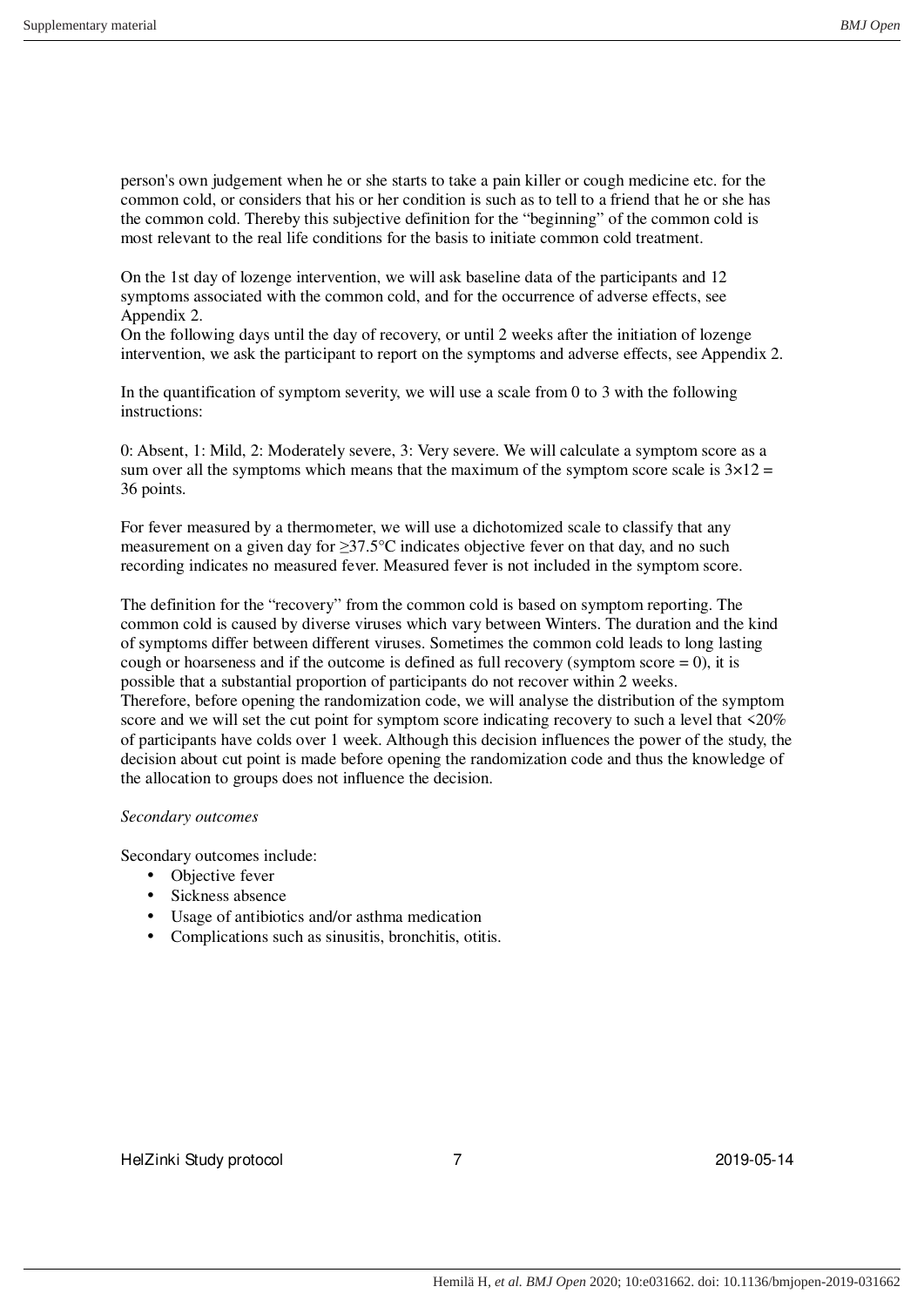### **6. Size of the trial and the time table**

At least 200 participants will be enrolled to the trial, 100 to both trial arms.

The inclusion of participants will start in November 2017. The trial will be concluded at the end of January 2018.

### **7. Sample size**

Based on an assumption that 60% of common cold patients in the zinc group and 30% in the placebo group recover by the 5th day, a sample size  $23 + 23$  common cold patients would be sufficient to reach an 80% power to find a difference between the trial groups with P(2-tailed) < 0.05.

The assumptions of rates of 60% and 30% are conservative compared with the findings in previous studies with zinc acetate lozenges, see Introduction (item 3; ref. [20]).

However, we enrol participants in their good health and not patients with the common cold. The number of participants enrolled does not directly translate to an equal number of common cold episodes occurring over the trial period in the study groups. Instead, many people will not catch a cold during the Winter. To decrease this problem we restrict to participants who usually have had  $\geq$ 1 cold per Winter so that it is more likely that the included participants have a cold during the trial. For that reason, we also increase the sample size to 4-fold from the estimate calculated above, to at least 100+100 participants.

The increased sample size allows for the absence of common cold in many enrolled participants. In addition, it also allows for a proportion of participants to drop out and some other participants to have lost their lozenge package. Finally, the common cold is caused by a wide diversity of viruses, and it is possible that the effect of zinc varies for different viruses. This also justifies our conservative attitude to the use of the previous findings as the basis for our sample size calculation, and to increase the sample size to 4-fold compared with the calculation described in the first paragraph of this section.

HelZinki Study protocol and a set of the 8 2019-05-14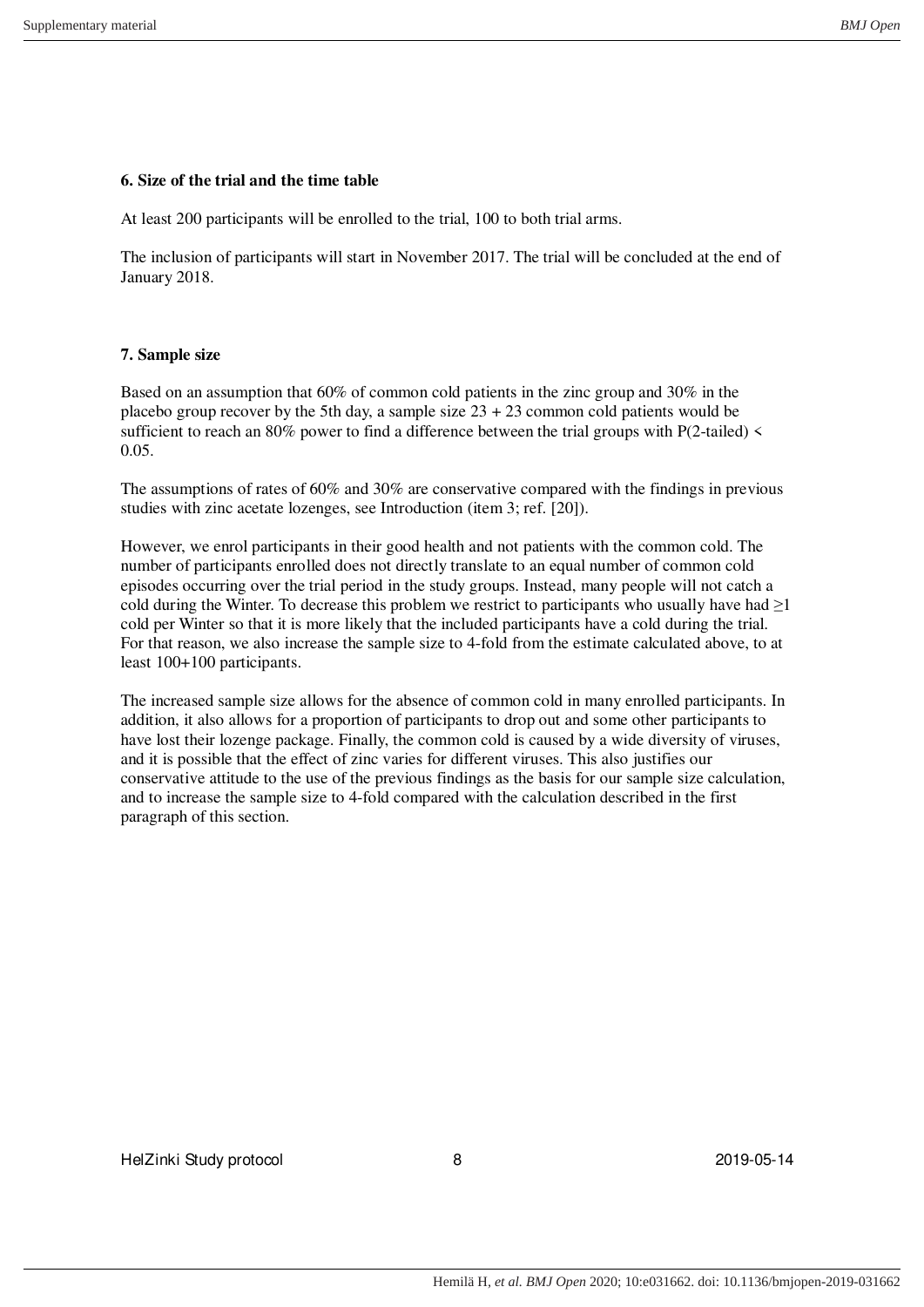# **8. Analysis of data.**

In our analysis, we will include only participants who caught the common cold during the trial period from November 2017 to January-February 2018. The zinc lozenge intervention is intended for treatment and participants who do not catch the common cold during the trial do not yield information about the treatment effects of zinc lozenges. Thus, they will be excluded from the analysis.

We will include participants in the analysis even if they discontinued taking lozenges or take less than instructed. In this respect, we will follow the intention to treat approach (ITT). However, if a participant discontinues recording his or her symptoms (drop out), we cannot follow the ITT approach in the analysis of the subjective symptoms. However, we will use the ITT approach in collecting follow-up data from the registers.

### *Analysis of the primary outcome*

The primary analysis of the primary outcome will be carried out by Cox's proportional hazards (PH) regression over 7 days from the initiation of the intervention. Although colds sometimes are longer than one week, if there is a substantial effect by zinc lozenges, we expect to see an effect within one week. In addition, the accuracy of participant's recording of daily followup data may decrease with time so that the recording is more accurate at the early days after the initiation of the intervention.

A second analysis of the primary outcome is by the t-test to compare the duration of the common cold as a continuous variable in the two trial arms.

Cox's PH regression will be preferred in our study since it is not influenced by drop-outs or by outliers (i.e., patients who happen to have colds that last exceptionally long, eg., long lasting cough or hoarseness). Outliers decrease the power of the t-test but they do not have a similar influence on Cox PH regression.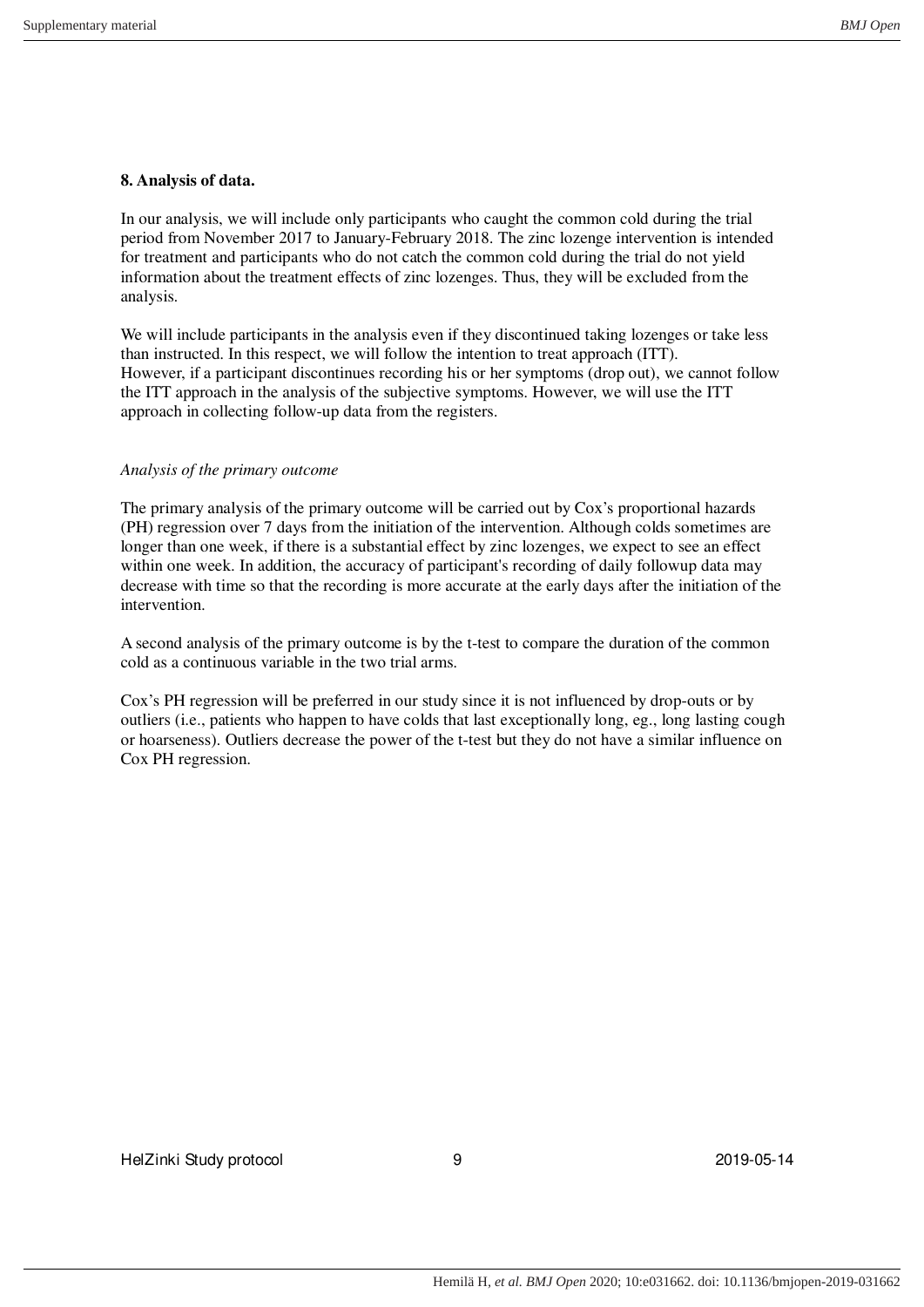# *Secondary analyses*

Analysis of subgroups of the primary outcome, comparisons by:

- age,
- $•$  sex,
- baseline severity of this cold,
- type of work,
- delay between the start of the symptoms and the start of intervention,
- number of colds usually during the winter,
- usual length of colds,
- sick leave on the previous winter

If there are differences in the magnitude of effect between several subgroups, we will explore possible second or third level interactions between several subgroups and the treatment effect.

Analysis of secondary outcomes

Sickness absence: Absence from work due to sickness is indicated by recorded sickness absence. All participants will be linked to employer's registers of sickness absence and job contracts using unique identification numbers. Records of sickness absence starting during the common cold will be treated both as a dichotomous variable (sick leave or not) and as a continuous variable (the number of days absent). Consecutive and overlapping sickness absence spells will be merged. Participants with absence due to non-health related causes during the common cold will be excluded from the analysis. Sick leaves that start within 7 days after the initiation of treatment will be included in our analysis.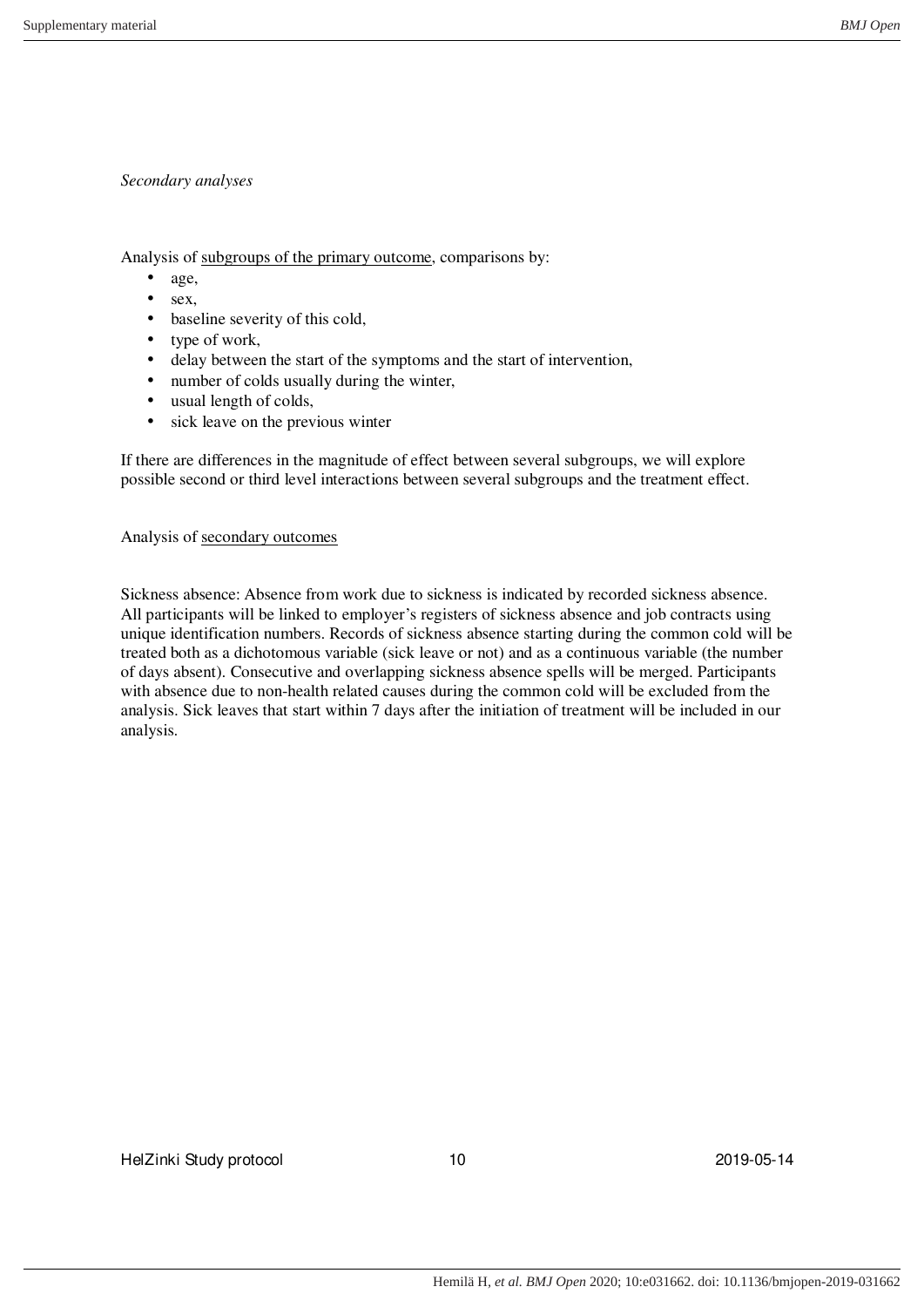## **9. Publication of the results**

A manuscript of the study findings will be prepared after the study is concluded irrespective of whether the study finding is positive or negative, during Spring 2018. It will be submitted to a medical journal.

### **10. Insurance for possible adverse events**

The intervention that is being examined is a commercial product being sold by University Pharmacy. University Pharmacy has insurance for its products. It covers also this kind of study.

## **11. Compensations for the participants**

The participants will not be paid or given any compensation for their decision to participate in the study.

If the zinc lozenges appear to be effective, the participants who entered the placebo arm will be given two packages of the active lozenge after the trial is concluded as a compensation for their participation. This is in agreement with the item 34 of the Helsinki Declaration (2013).

## **12. Costs of the trial**

The University Pharmacy will donate the zinc and the placebo lozenges. The University Pharmacy does not participate in the planning of the study, nor in the analysis of the results, nor is it involved in the publication of the results.

The work time allocated to the project by Harri Hemilä, Jari Haukka, Mika Kivimäki, and Jussi Vahtera will be covered by their salaries. The computers of the Helsinki City will be used for the collection of the data, and the computers of the Department of Public Health, Clinicum, Helsinki University will be used for the data analysis.

The work of Tiina Pohjonen and Marianne Alho from Helsinki City Occupational Health office will be covered by their salaries.

The time required by Jari Haukka to set up the web pages for filling and accepting the consent form, and entering the daily data over the 2-week period after the intervention will be covered by his salary.

Accordingly, this study can be conducted with minimal costs and there are no financial reasons why the study could not be carried out to the end as described in this study protocol.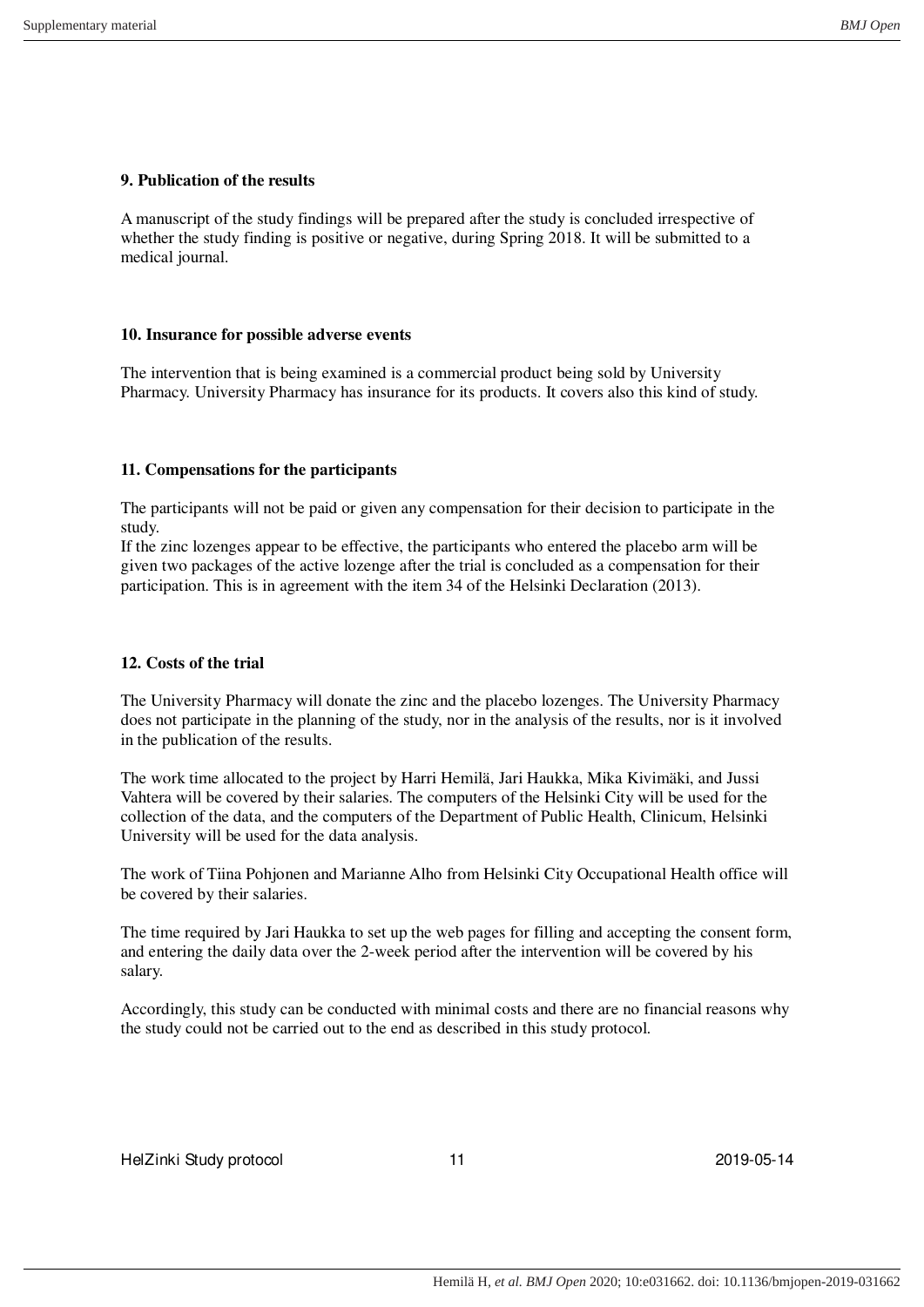## **13. Instructions to the personnel of the trial**

The packages of lozenges will be sent to the participants by Helsinki City internal mail or by regular mail by Harri Hemilä, Jari Haukka, and/or study manager (NN).

This trial does not involve active treatment of participants by a physician or nurse, or active measurements of the clinical variables of participants. The participants will report their common cold symptoms through the secure web connection. Therefore, no nurses or other technical personnel will be recruited for the trial.

### **14. Data base**

Personal data of study participants are maintained and owned by University of Helsinki, Faculty of Medicine (Helsingin Yliopiston lääketieteellinen tiedekunta, Clinicum, Kansanterveystieteen laitos).

University of Helsinki is responsible for the storage and achieving of the data.

Description of research register is as a separate document.

Randomization is carried out by University Pharmacy, and code is kept safe by the same organization until the end of the trial period.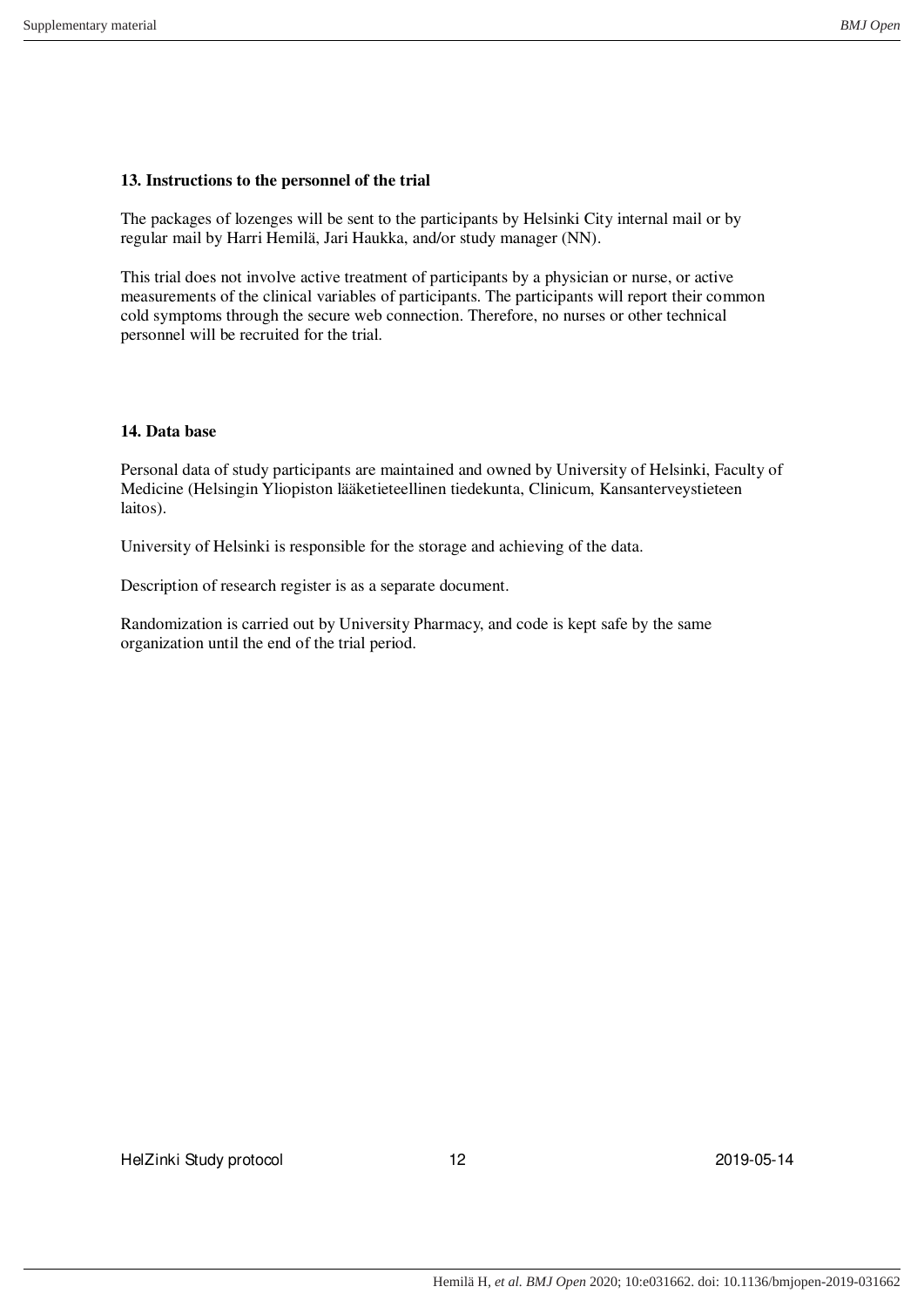# **15. Declarations of interests**

None of the co-investigators has shares of companies that are involved in the production or selling of zinc lozenges. None of them has any other conflicts of interests related to this trial.

# **16. Appendices for the study protocol**

The following appendices are included:

1. Evidence of safety of long term zinc administration.

2. The contents of the electronic data collection form; the first day and the following days.

3. The information sheet for patients ("Tiedote potentiaalisille koehenkilöille ja tutkittavan tiedote").

4. Informed consent form ("Suostumuslomake").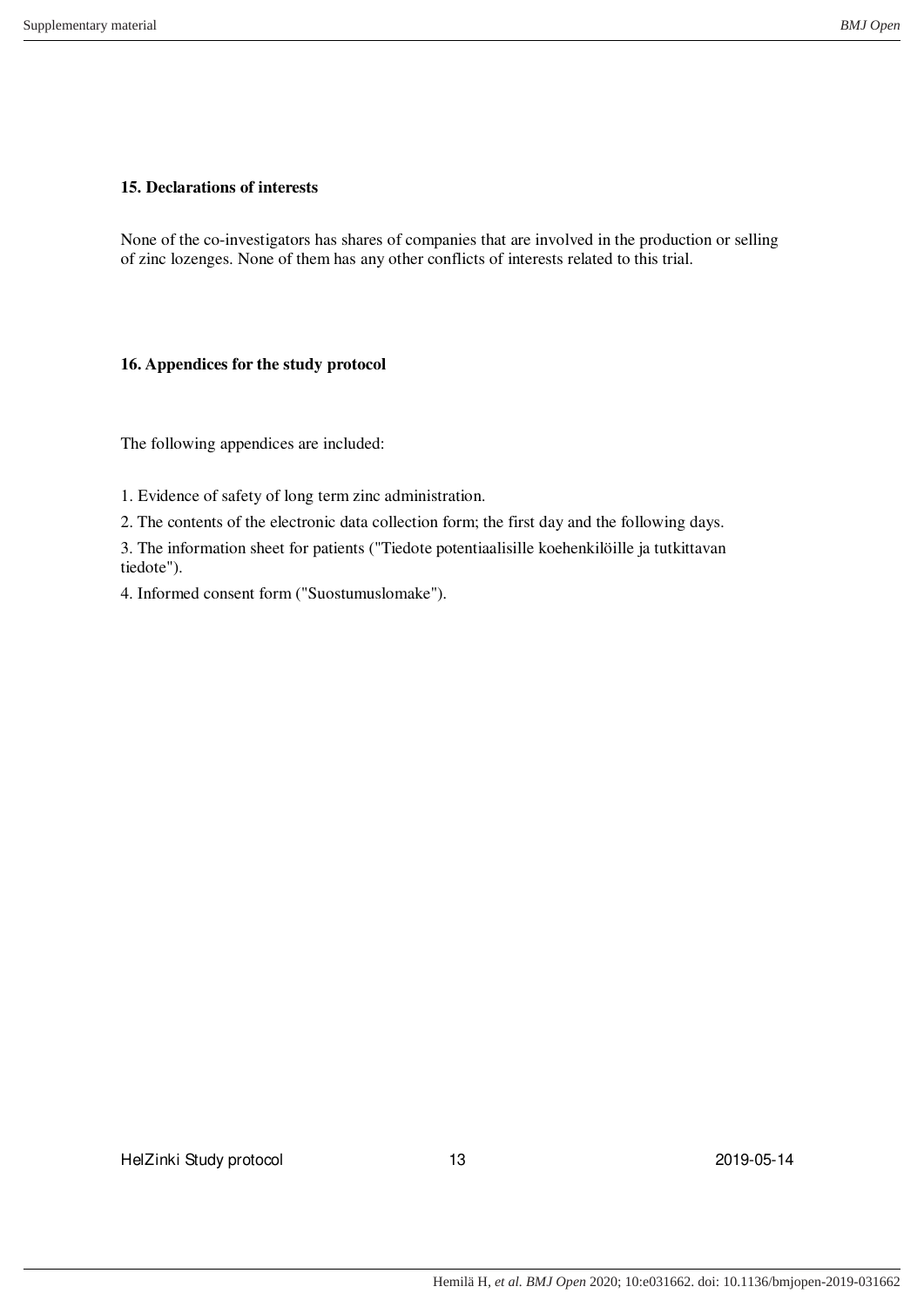#### **17. References**

- 1. Eby GA, Davis DR, Halcomb WW. Reduction in duration of common cold by zinc gluconate lozenges in a double-blind study. Antimicrob Agents Chemother 1984; 25: 20–24. <https://doi.org/10.1128/AAC.25.1.20>
- 2. Hemil[ä H. Zinc lozenges may shorten the duration of](https://doi.org/10.2174/1874306401105010051) colds: a systematic review. Open Respir Med J 2011; 5: 51-58. [https://doi.org/10.2174/1874306401105010051](https://www.ncbi.nlm.nih.gov/pmc/articles/PMC3136969) https://www.ncbi.nlm.nih.gov/pmc/articles/PMC3136969
- 3. Godfr[ey JC. Zinc for the common cold. Anti](https://doi.org/10.1128/AAC.32.4.605)microb Agents Chemother 1988; 32: 605–606. https://doi.org/10.1128/AAC.32.4.605
- 4. Eby G[A. Stability constants of zinc complex](https://doi.org/10.1128/AAC.32.4.606)es affect common cold treatment results. Antimicrob Agents Chemother 1988; 32: 606–607. https://doi.org/10.1128/AAC.32.4.606
- 5. Marti[n RB. pH as a variable in free zinc ion c](https://doi.org/10.1128/AAC.32.4.608)oncentration from zinc-containing lozenges. Antimicrob Agents Chemother 1988; 32: 608–609. https://doi.org/10.1128/AAC.32.4.608
- 6. Zarembo JE, Godfrey JC, Godfrey NJ. Zinc(II) in saliva: determination of concentrations produced by different formulations of zinc gluconate [lozenges containing common excipients](https://doi.org/10.1002/jps.2600810205). J Pharm Sci 1992; 81: 128–130. https://doi.org/10.1002/jps.2600810205
- 7. Eby GA. Zinc ion availability the determinant of efficacy in zinc lozenge treatment of common colds. J Antimicrob Chemother 1997; 40: 483– 493.

<http://www.ncbi.nlm.nih.gov/pubmed/9372416>

- 8. Bakar NKA, Taylor DM, Williams DR. The chemical speciation of zinc in human saliva: possible correlation with reduction of the symptoms of the [common cold produced by zinc gluconate-con](https://doi.org/10.3184/095422999782775672)taining lozenges. Chem Spec Bioavailab 1999; 11: 95–101. https://doi.org/10.3184/095422999782775672
- 9. Eby G[A. Zinc lozenges: cold cure or candy? Solution chemist](https://doi.org/10.1023/B:BIRE.0000037754.71063.41)ry determinations. Biosci Rep 2004; 24: 23–39. https://doi.org/10.1023/B:BIRE.0000037754.71063.41
- 10. Eby [GA. Zinc lozenges as cure for the common c](https://doi.org/10.1016/j.mehy.2009.10.017)old a review and hypothesis. Med Hypotheses 2010; 74: 482–92. https://doi.org/10.1016/j.mehy.2009.10.017
- 11. Petrus EJ, Lawson KA, Bucci LR, Blum K. Randomized, double-masked, placebo-controlled clinical study of the effectiveness of zinc acetate [lozenges on common cold symptoms in allergy-test](http://dx.doi.org/10.1016/S0011-393X(98)85058-3)ed subjects. Curr Ther Res 1998;59:595–607. http://dx.doi.org/10.1016/S0011-393X(98)85058-3
- 12. Prasad AS, Fitzgerald JT, Bao B, Beck FW, Chandrasekar PH. Duration of symptoms and plasma cytokine levels in patients with the common [cold treated with zinc acetate: a randomized, double-blind, plac](http://dx.doi.org/10.7326/0003-4819-133-4-200008150-00006)ebo-controlled trial. Ann Intern Med 2000;133:245–52. http://dx.doi.org/10.7326/0003-4819-133-4-200008150-00006
- 13. Prasad AS, Beck FW, Bao B, Snell D, Fitzgerald JT. Duration and severity of symptoms and levels of plasma interleukin-1 receptor antagonist, soluble tumor necrosis factor receptor, and adhesion molecules in patients with common cold treated with zinc acetate. J Infect Dis [2008;197:795–802.](http://dx.doi.org/10.1086/528803) http://dx.doi.org/10.1086/528803
- 14. Smith DS, Helzner EC, Nuttall CE Jr, et al. Failure of zinc gluconate in treatment of acute upper respiratory tract infections. Antimicrob Agents [Chemother 1989;33:646–8.](http://dx.doi.org/10.1128/AAC.33.5.646) http://dx.doi.org/10.1128/AAC.33.5.646
- 15. Godfrey JC, Conant-Sloane B, Turco JH, Mercer N, Godfrey NJ. Zinc gluconate and the common cold: a controlled clinical study. J Int Med Res 1992;20:234–46. <http://www.ncbi.nlm.nih.gov/pubmed/1397668>
- 16. Mossad SB, Macknin ML, Medendorp SV, Mason P. Zinc gluconate lozenges for treating the common cold: a randomized, double-blind, placebo[controlled study. Ann Intern Med 1996; 125: 81–8.](http://dx.doi.org/10.7326/0003-4819-125-2-199607150-00001) http://dx.doi.org/10.7326/0003-4819-125-2-199607150-00001
- 17. Turner RB, Cetnarowski WE. Effect of treatment with zinc gluconate or zinc acetate on experimental and natural colds. Clin Infect Dis [2000;31:1202–8.](http://dx.doi.org/10.1086/317437) http://dx.doi.org/10.1086/317437
- 18. Hemilä H. Zinc lozenges and the common cold: a meta-analysis comparing zinc acetate and zinc gluconate, and the role of zinc dosage. J Royal [Society of Medicine Open 2017;8\(5\):20542](https://doi.org/10.1177/2054270417694291)70417694291 [https://doi.org/10.1177/2054270417694291](https://www.ncbi.nlm.nih.gov/pmc/articles/PMC5418896) https://www.ncbi.nlm.nih.gov/pmc/articles/PMC5418896
- 19. Hemilä H, Petrus EJ, Fitzgerald JT, Prasad A. Zinc acetate lozenges for treating the common cold: an individual patient data meta-analysis. Br J [Clinical Pharmacology 2016;82\(5\):1393-1398.](https://www.ncbi.nlm.nih.gov/pubmed/27378206) [https://www.ncbi.nlm.nih.gov/pub](https://doi.org/10.1111/bcp.13057)med/27378206 https://doi.org/10.1111/bcp.13057
- 20. Hemilä H, Fitzgerald JT, Petrus EJ, Prasad A. Zinc acetate lozenges may improve the recovery rate of common cold patients: an individual patient [data meta-analysis. Open Forum Inf](https://doi.org/10.1093/ofid/ofx059)ectious Diseases 2017;4(2):ofx059. [https://doi.org/10.1093/ofid/ofx059](https://www.ncbi.nlm.nih.gov/pmc/articles/PMC5410113) https://www.ncbi.nlm.nih.gov/pmc/articles/PMC5410113

HelZinki Study protocol and the control of the 14 2019-05-14 2019-05-14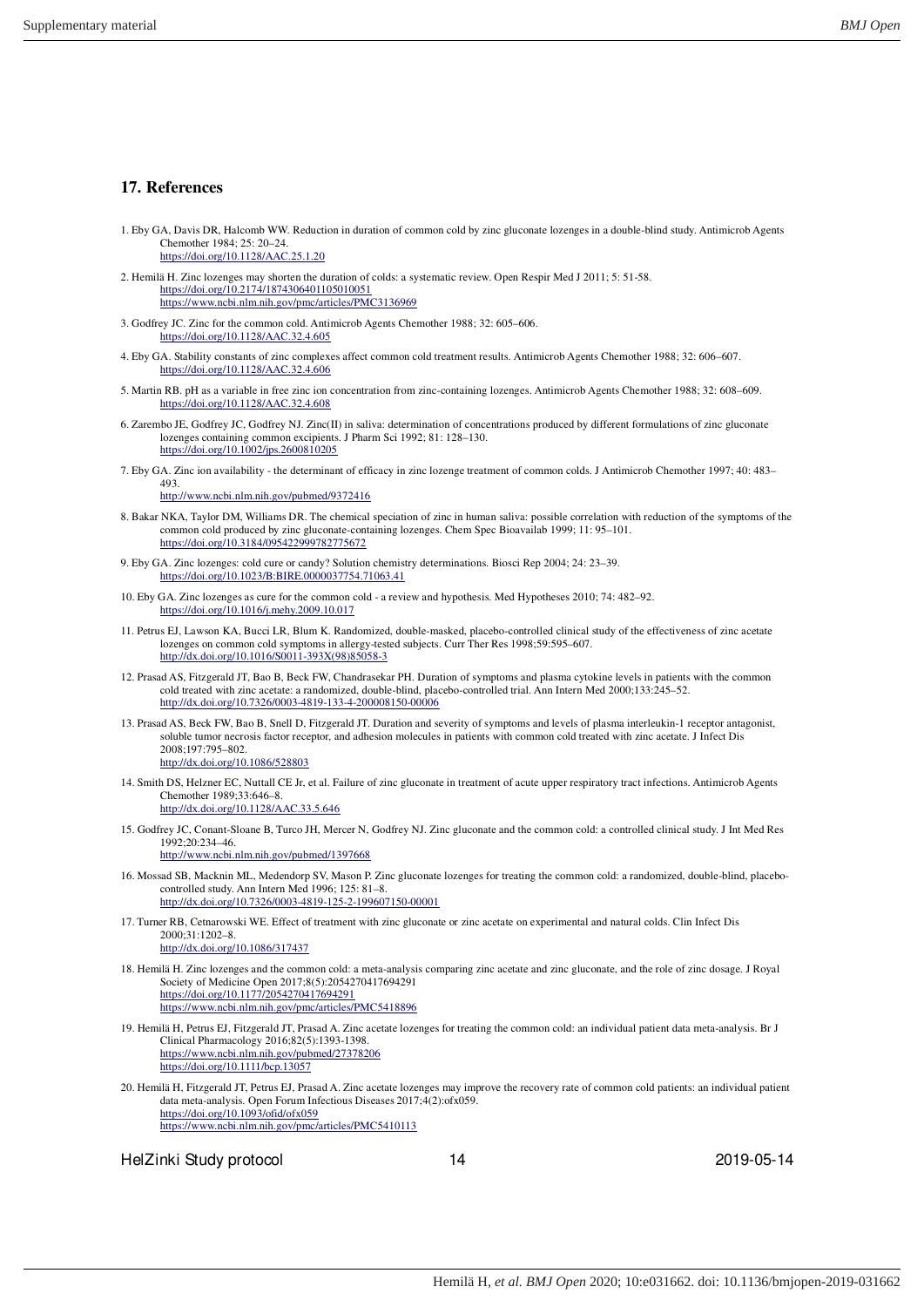21. Hemilä H, Chalker E. The effectiveness of high dose zinc acetate lozenges on various common cold symptoms: a meta-analysis. BMC Fam Pract 2015; 16: 24.

[https://doi.org/10.1186/s12875-015-0237-6](http://www.ncbi.nlm.nih.gov/pmc/articles/PMC4359576) http://www.ncbi.nlm.nih.gov/pmc/articles/PMC4359576

22. Caruso TJ, Prober CG, Gwaltney JM. Treatment of naturally acquired common colds with zinc: a structured review. Clin Infect Dis 2007;45:569– 74.

<https://doi.org/10.1086/520031>

- 23. Science M, Johnstone J, Roth DE, Guyatt G, Loeb M. Zinc for the treatment of the common cold: a systematic review and meta-analysis of [randomized controlled trials. CMAJ](https://doi.org/10.1503/cmaj.111990) 2012;184:E551-E561. https://doi.org/10.1503/cmaj.111990
- 24. Sing[h M, Das RR. Zinc for the common cold. Cochrane](https://doi.org/10.1002/14651858.CD001364.pub4) Database Syst Rev 2013;6:CD001364. https://doi.org/10.1002/14651858.CD001364.pub4
- 25. Hem[ilä H. Zinc and the common cold: p](https://hdl.handle.net/10138/40817)roblems in the review by Caruso et al. (2007). 2013. https://hdl.handle.net/10138/40817
- 26. Hem[ilä H. Zinc acetate lozenges may sh](https://hdl.handle.net/10138/40083)orten common cold duration by up to 40%. CMAJ eLetter May 28, 2012. https://hdl.handle.net/10138/40083
- 27. Hemilä H. Concerns about unattributed copying of text and data, and about numerous other problems in the Cochrane review "Zinc for the [Common Cold" by Singh M, Das RR](https://hdl.handle.net/10138/153180) (2013). 2015. https://hdl.handle.net/10138/153180
- 28. Sing[h M, Das RR. WITHDRAWN: Zinc for the common](https://doi.org/10.1002/14651858.CD001364.pub5) cold. Cochrane Database Syst Rev 2015;4:CD001364. https://doi.org/10.1002/14651858.CD001364.pub5
- 29. Farr BM, Conner EM, Betts RF, et al. Two randomized controlled trials of zinc gluconate lozenge therapy of experimentally induced rhinovirus [colds. Antimicrob Agents Chemother 1987; 31:](https://doi.org/10.1016/0021-9681(87)90187-1) 1183–1187. https://doi.org/10.1016/0021-9681(87)90187-1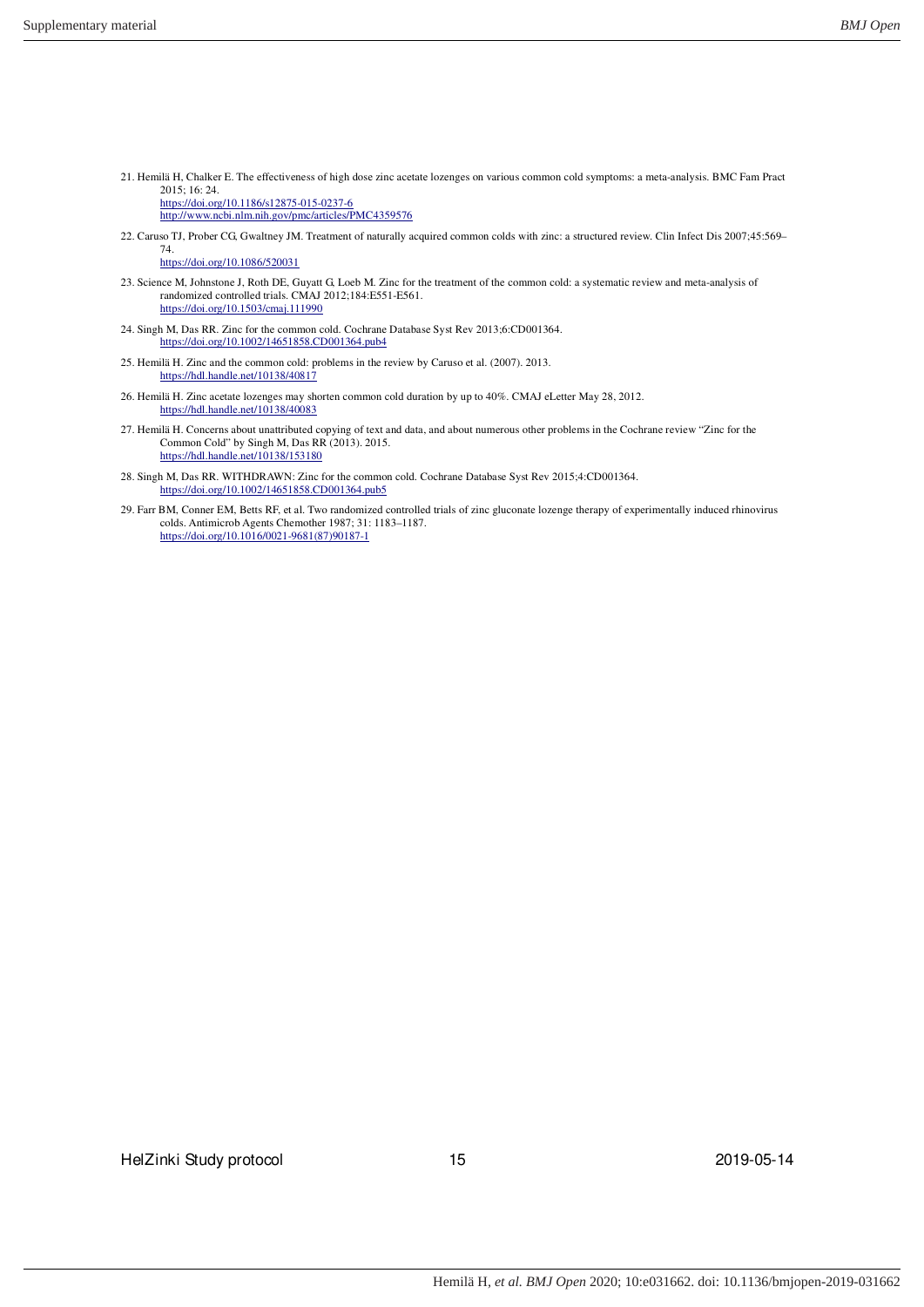#### **Appendix 1: Evidence of safety of long term high dose zinc administration.**

The 78 mg/day dose of elemental zinc administered in this HelZinki study is substantially higher than the recommended daily intakes of 11 mg/day for men and 8 mg/day for women in the USA [1], and the recommended daily intakes of 9 mg/day for men and 7 mg/day for women in the Nordic countries [2]. However, zinc has been administered in doses of 100 to 150 mg/day to certain patient groups (not the common cold) for several months with few adverse effects [3-11].

Deficiency of copper has been reported as a consequence of long-term zinc supplementation [12,13], though a six-week experiment did not find any effect from 150 mg/day of zinc on plasma copper levels [14].

Because of the zinc and copper interaction, 150 mg/day of zinc is currently one of the standard treatments for Wilson's disease, which usually means taking such doses for the rest of the life of the patient [15-18]. In the treatment of Wilson's disease, zinc has had an excellent safety profile, though it has caused gastric irritation in 5-10% of the patients [16]. The usage of high dosage of zinc for long periods for the Wilson's disease patients indicates that zinc does not have serious adverse effects in the long term, except the deficiency of copper which is reversible.

Therefore, it seems highly unlikely that the dosage used in the current trial, 78 mg/day for 5 days might lead to long-term adverse effects. Furthermore, if a patient considers that the zinc lozenge of this trial tastes too bad or the lozenge seems to cause stomach irritation, he or she can discontinue the HelZinki trial.

- 1. National Research Council. Dietary Reference Intakes for Vitamin A, Vitamin K, Arsenic, Boron, Chromium, Copper, Iodine, Iron, Manganese, Molybdenum, Nickel, Silicon, Vanadium, and Zinc. Washington, DC: The National Academies Press; 2001. p. 475. http://www.nap.edu/read/10026/chapter/14#475
- 2. Nordic Nutrition Recommendations 2012. p. 573. http://www.norden.org/en/theme/nordic-nutrition-recommendation http://norden.diva-portal.org/smash/get/diva2:704251/FULLTEXT01.pdf
- 3. Pories WJ, Henzel JH, Rob CG, Strain WH. Acceleration of wound healing in man with zinc sulphate given by mouth. Lancet 1967; 1: 121-4. https://doi.org/10.1016/S0140-6736(67)91031-8
- 4. Serjeant GR, Galloway RE, Gueri MC. Oral zinc sulphate in sickle-cell ulcers. Lancet. 1970;2(7679):891-2. https://www.ncbi.nlm.nih.gov/pubmed/4097279 https://doi.org/10.1016/S0140-6736(70)92067-2
- 5. Greaves MW, Skillen AW. Effects of long-continued ingestion of zinc sulphate in patients with venous leg ulceration. Lancet. 1970;2(7679):889-91. https://www.ncbi.nlm.nih.gov/pubmed/4097278 https://doi.org/10.1016/S0140-6736(70)92066-0
- 6. Hallböök T, Laner E. Serum-zinc and healing of venous leg ulcers. Lancet. 1972; 2(7781): 780–2. http://www.ncbi.nlm.nih.gov/pubmed/4116227 https://doi.org/10.1016/S0140-6736(72)92143-5
- 7. Czerwinski AW, Clark ML, Serafetinides EA, Perrier C, Huber W. Safety and efficacy of zinc sulfate in geriatric patients. Clin Pharmacol Ther. 1974;15(4):436-41. https://doi.org/10.1002/cpt1974154436
- 8. Simkin PA. Oral zinc sulphate in rheumatoid arthritis. Lancet 1976; 2: 539–542. https://doi.org/10.1016/S0140-6736(76)91793-1
- 9. Bamford JT, Gessert CE, Haller IV, Kruger K, Johnson BP. Randomized, double-blind trial of 220 mg zinc sulfate twice daily in the treatment of rosacea. Int J Dermatol 2012; 51: 459-62. https://doi.org/10.1111/j.1365-4632.2011.05353.x https://www.ncbi.nlm.nih.gov/pubmed/22435439

HelZinki Study protocol and the control of the 16 2019-05-14 2019-05-14 2019-05-14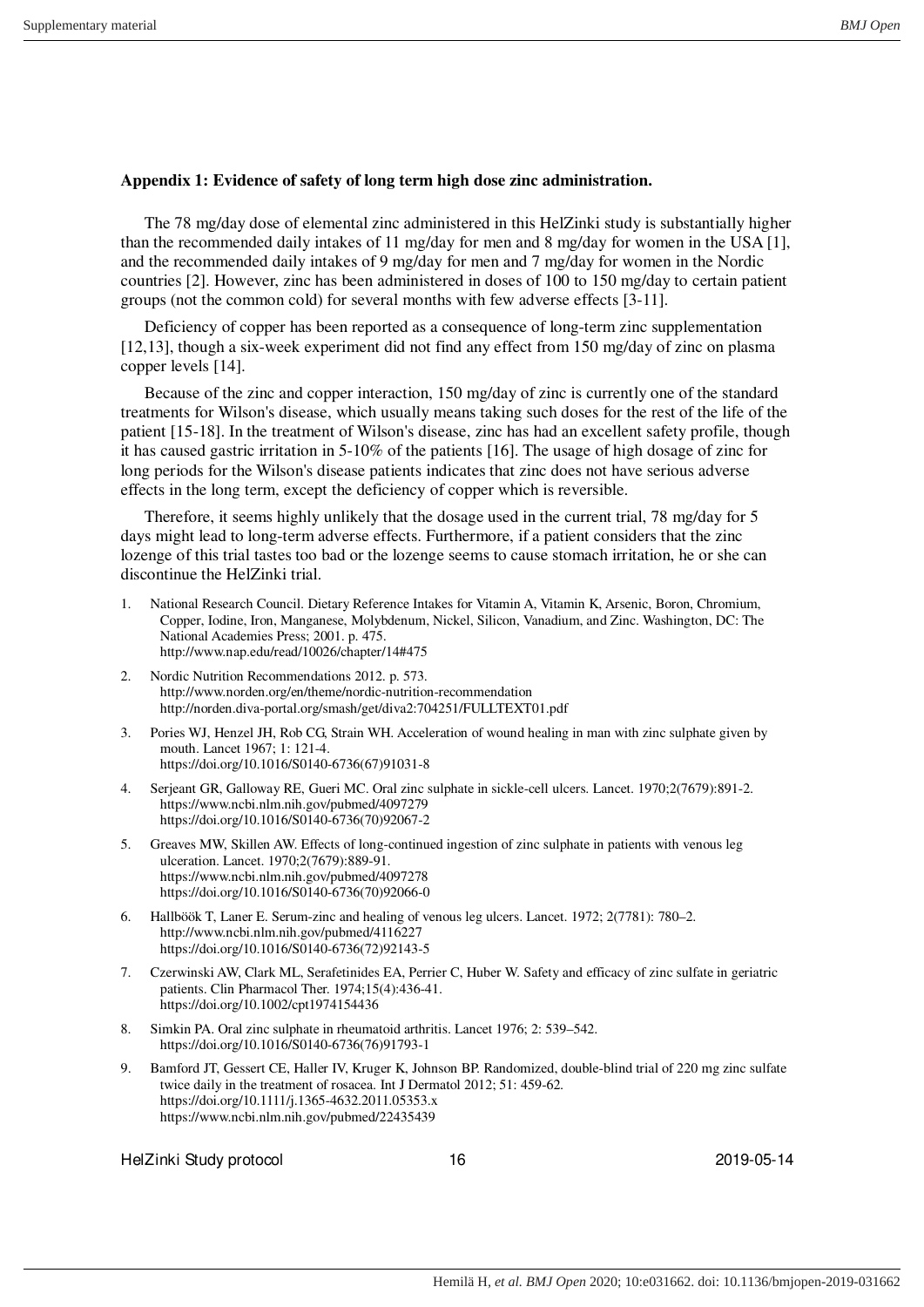- 10. Lyckholm L, Heddinger SP, Parker G, et al. A randomized, placebo controlled trial of oral zinc for chemotherapyrelated taste and smell disorders. J Pain Palliat Care Pharmacother 2012;26:111-4. https://doi.org/10.3109/15360288.2012.676618
- 11. Hadwan MH, Almashhedy LA, Alsalman AR. Oral zinc supplementation restores high molecular weight seminal zinc binding protein to normal value in Iraqi infertile men. BMC Urol. 2012;12:32. https://www.ncbi.nlm.nih.gov/pubmed/23145537 https://doi.org/10.1186/1471-2490-12-32
- 12. Prasad AS, Brewer GJ, Schoomaker EB, Rabbani P. Hypocupremia induced by zinc therapy in adults. JAMA 1978; 240: 2166-8. https://www.ncbi.nlm.nih.gov/pubmed/359844
- 13. Hoffman HN, Phyliky RL, Fleming CR. Zinc-induced copper deficiency. Gastroenterology 1988; 94: 508-12. https://www.ncbi.nlm.nih.gov/pubmed/3335323
- 14. Samman S, Roberts DC. The effect of zinc supplements on plasma zinc and copper levels and the reported symptoms in healthy volunteers. Med J Aust 1987; 146: 246-9. https://www.ncbi.nlm.nih.gov/pubmed/3547053
- 15. Hoogenraad TU. Zinc treatment of Wilson's disease. J Lab Clin Med. 1998;132(4):240-1. https://doi.org/10.1016/S0022-2143(98)90034-8
- 16. Brewer GJ, Askari FK. Wilson's disease: clinical management and therapy. J Hepatol. 2005;42 Suppl(1):S13-21. https://doi.org/10.1016/j.jhep.2004.11.013
- 17. Marcellini M, Di Ciommo V, Callea F, et al. Treatment of Wilson's disease with zinc from the time of diagnosis in pediatric patients: a single-hospital, 10-year follow-up study. J Lab Clin Med. 2005;145(3):139-43. https://doi.org/10.1016/j.lab.2005.01.007
- 18. Ala A, Walker AP, Ashkan K, Dooley JS, Schilsky ML. Wilson's disease. Lancet. 2007;369(9559):397-408. https://doi.org/10.1016/S0140-6736(07)60196-2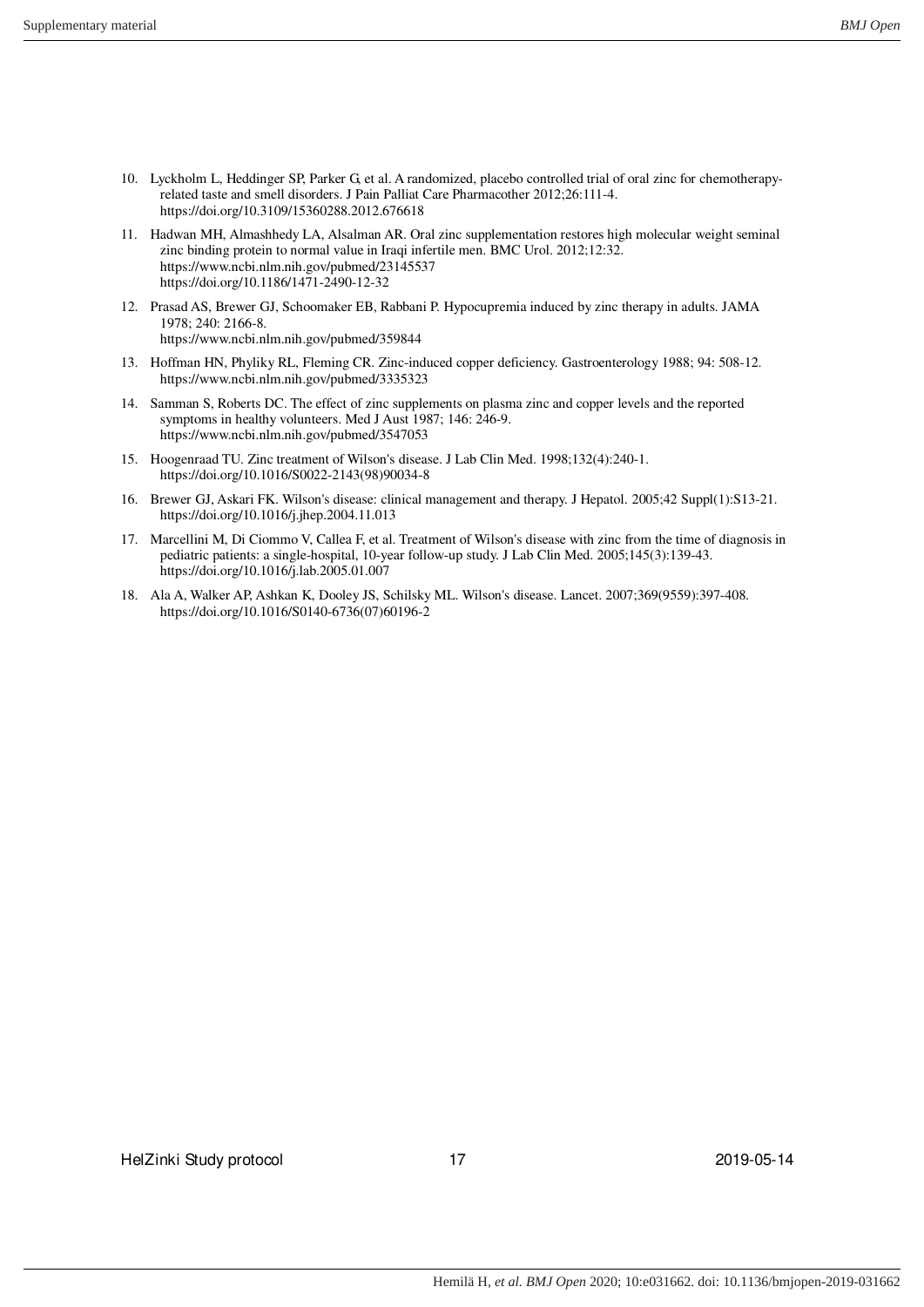**Appendix 2: The contents of the electronic data collection forms.**

**Finnish version on pages 4-6. Suomenkielinen versio sivuilla 4-6.**

**[Data collection forms; these will be filled electronically through internet/intranet Some explanations are written in brackets, they will not be written in the final data collection form]**

# *Collection of baseline information and data of symptoms of participants on Day 1 of zinc lozenge treatment.*

[The following baseline data will be collected on the first day the participant started to take lozenges. If a participant does not catch a cold during the trial period, then no baseline or followup data will be collected for him or her, and such a participant is not included in our analysis]

- ID:
- Email:
- Tel:
- Code number on the package:

# *Baseline data collected on Day 1*

|           | Age                                                                                      | (yr)                         |  |
|-----------|------------------------------------------------------------------------------------------|------------------------------|--|
|           | <b>Sex</b>                                                                               | (M/F)                        |  |
| $\bullet$ | Type of work                                                                             | (office / school /day care)  |  |
| $\bullet$ | Daily contact with young children in own family or in the job                            | (Yes/No)                     |  |
| $\bullet$ | Usual number of colds during the recent Winters                                          | (1/22)                       |  |
| $\bullet$ | Did you have sick leave because of the common cold in the last winter                    | (Y/N)                        |  |
|           | Do you consider that usually your colds are short or long                                | $(\text{short}/\text{long})$ |  |
| $\bullet$ | Do you have regular asthma medication?                                                   | (Y/N)                        |  |
|           | Has a physician ever prescribed to you inhalatory asthma medication for the common cold? |                              |  |
|           |                                                                                          | (Y/N)                        |  |
| $\bullet$ | Have you had sinusitis within 5 years?                                                   | (Y/N)                        |  |
|           | Have you had bronchitis within 5 years?                                                  | (Y/N)                        |  |
|           |                                                                                          |                              |  |

• After having used the lozenge today, do you have an opinion whether your lozenge may be zinc or placebo (no opinion / zinc / placebo)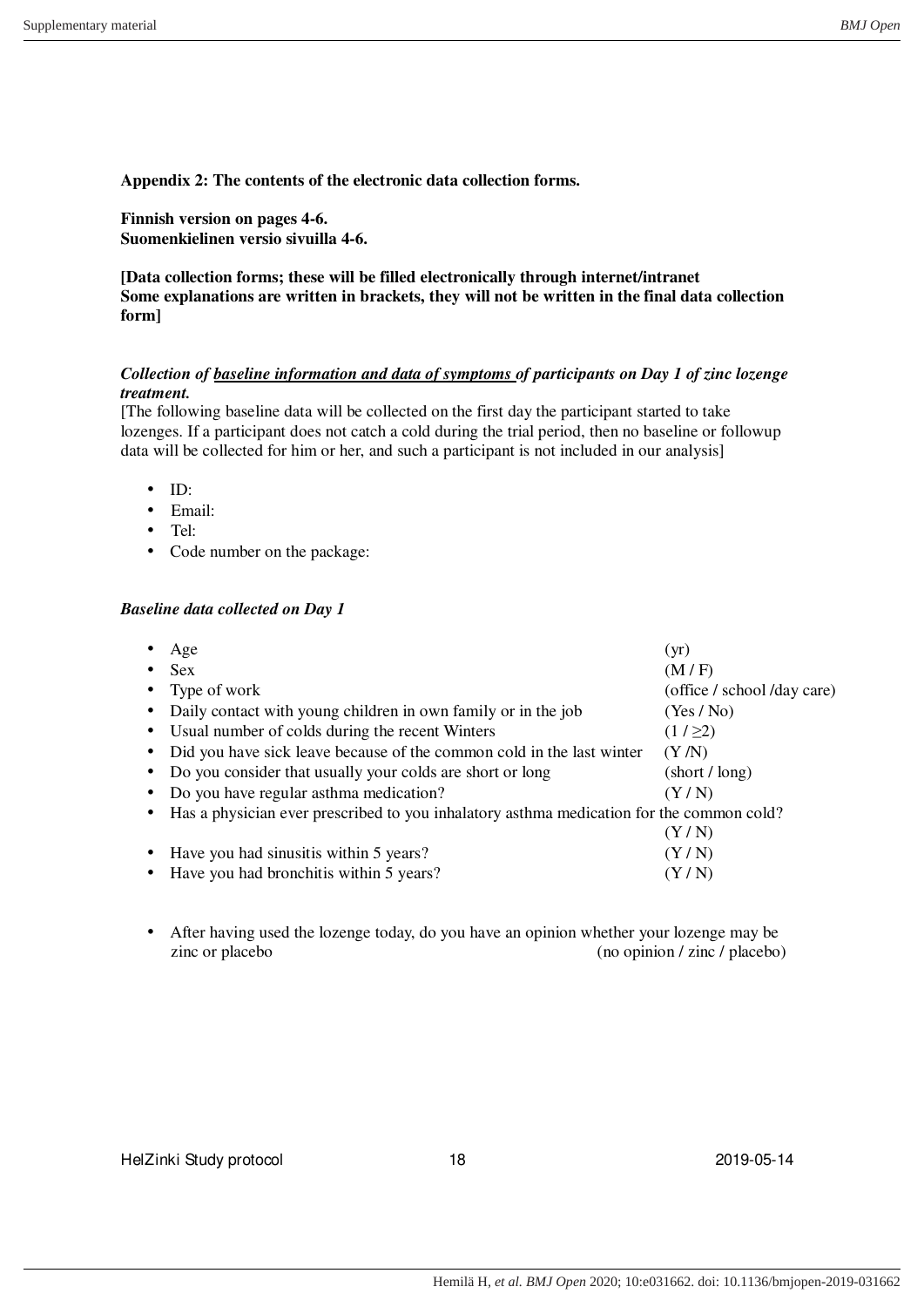### *Symptoms associated with the common cold on Day 1*

#### **Please, give a score to the following respiratory symptoms:**

[Scales 0 to 2 (or 3) will be used with instructions:]

0: absent, 1: mild (lievä oire), 2: moderately severe (varsin voimakas oire), 3: very severe (hyvin voimakas oire)

| nasal drainage (nuha)                                  | $(0-3)$ |
|--------------------------------------------------------|---------|
| nasal congestion (nenän tukkoisuus),                   | $(0-3)$ |
| sneezing (aivastelu),                                  | $(0-3)$ |
| scratchy throat (kurkun karheus),                      | $(0-3)$ |
| sore throat (kurkkukipu),                              | $(0-3)$ |
| cough (yskä),                                          | $(0-3)$ |
| headache (päänsärky),                                  | $(0-3)$ |
| hoarseness (äänen käheys),                             | $(0-3)$ |
| muscle ache (lihaskipu),                               | $(0-3)$ |
| shivering or feverish (vilutusta tai kuumeen tunnetta) | $(0-3)$ |
| tiredness (väsymystä)                                  | $(0-3)$ |
| difficulty in concentration (vaikeutta keskittyä)      | $(0-3)$ |

[The above 12 symptoms will be summed to a "symptom severity score" which is used to define the end of the common cold. In addition, in secondary analysis they can be analyzed as we wish, eg, as separate symptoms and as the symptom severity score. Objective fever is not included in the symptom score.]

• measured fever (kuume mitattuna) ( $\geq 37.5^{\circ}$ C any time during the day) (Y / N)

How many hours was the delay between the start of the symptoms and the start of taking lozenges (# hours)

How many lozenges did you take today (#)

For treating the common cold, did you use today:

| cough medicines?     | (Y/N) |
|----------------------|-------|
| nasal decongestants? | (Y/N) |
| pain killers?        | (Y/N) |

Did you take sick leave today because of the common cold.

Did you observe any possible adverse effects of the treatment.

- taste problems, which kind: (open window for free text)
- stomach problems, which kind: (open window for free text)
- other problems, which kind: (open window for free text)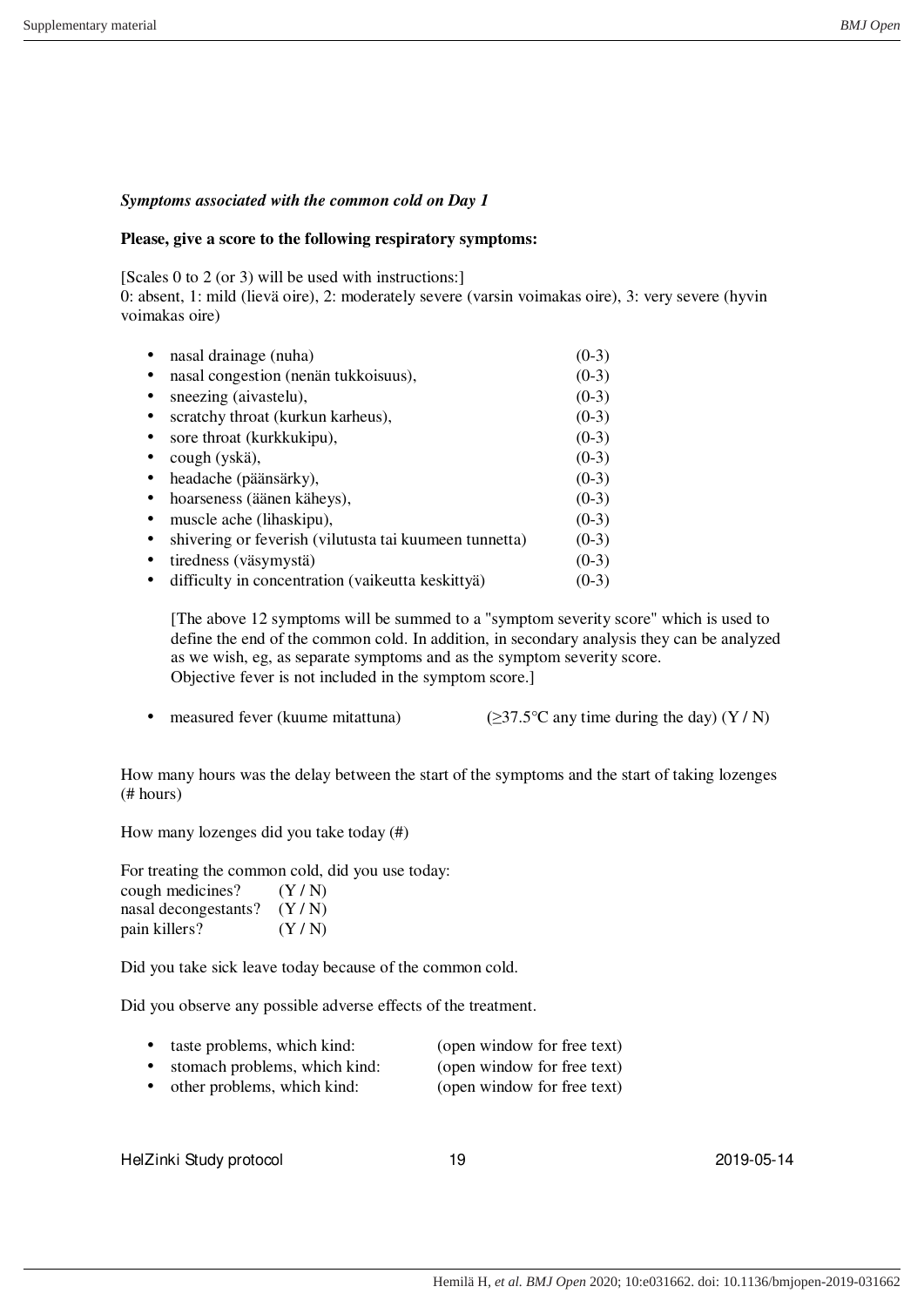# *Collection of data on symptoms daily until symptoms disappear or for the maximum of 2 weeks*

| Cold symptoms on Day X                                              |         |
|---------------------------------------------------------------------|---------|
| nasal drainage (nuha)                                               | $(0-3)$ |
| nasal congestion (nenän tukkoisuus),<br>٠                           | $(0-3)$ |
| sneezing (aivastelu),<br>٠                                          | $(0-3)$ |
| scratchy throat (kurkun karheus),<br>$\bullet$                      | $(0-3)$ |
| sore throat (kurkkukipu),<br>٠                                      | $(0-3)$ |
| cough (yskä),<br>٠                                                  | $(0-3)$ |
| headache (päänsärky),<br>$\bullet$                                  | $(0-3)$ |
| hoarseness (äänen käheys),<br>٠                                     | $(0-3)$ |
| muscle ache (lihaskipu),<br>$\bullet$                               | $(0-3)$ |
| shivering or feverish (vilutusta tai kuumeen tunnetta)<br>$\bullet$ | $(0-3)$ |
| tiredness (väsymystä)<br>٠                                          | $(0-3)$ |
| difficulty in concentration (vaikeutta keskittyä)                   | $(0-3)$ |

• objective fever (kuume mitattuna) ( $\geq 37.5^{\circ}$ C any time during the day) (Y / N)

How many lozenges did you take today (#)

For treating the common cold, did you use today: cough medicines?  $(Y / N)$ nasal decongestants? (Y / N) pain killers? (Y / N)

Did you take sick leave today because of the common cold.

Did you observe any possible adverse effects of the treatment.

| taste problems, which kind: | (open window for free text) |
|-----------------------------|-----------------------------|
|                             |                             |

- stomach problems, which kind: (open window for free text)
- other problems, which kind: (open window for free text)

[If the "symptom severity score" is 0 or 1 indicating strict recovery from the common cold, the web-based form will inform the patient about the recovery from the common cold according to the trial definitions, the participant will be informed that his or her treatment is ended and the patient will be asked:]

Your symptoms have disappeared to the extent that in this study you are considered to have recovered, and you do not need to take lozenges any more, and more data will not be collected from you.

Did you consider that the lozenges you used were beneficial (Yes/No)

HelZinki Study protocol 20 20 2019-05-14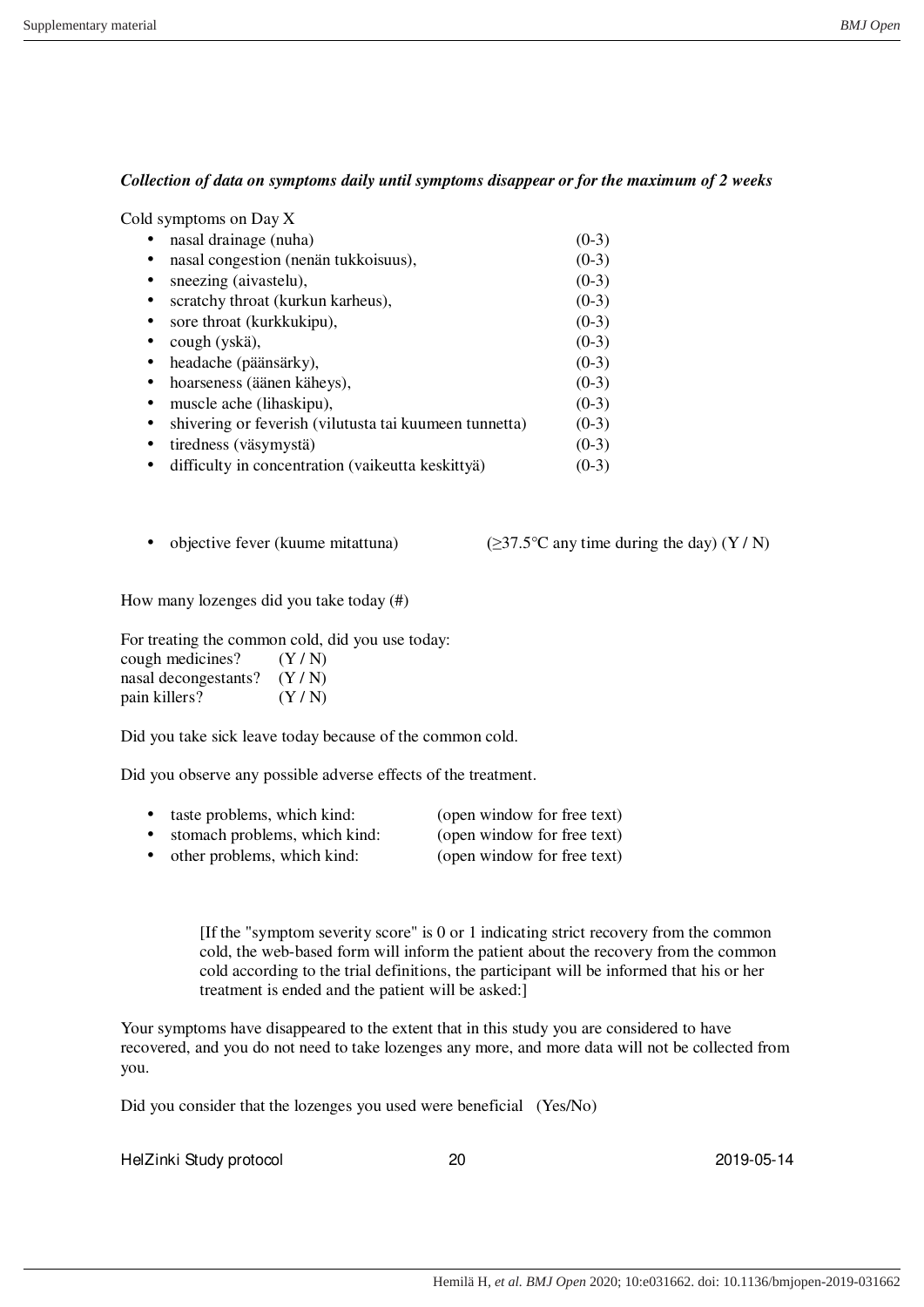# **Liite 2: Suomenkielinen kyselylomake**

## **[Hakasuluissa selityksiä]**

# *[Alkutietojen ja oiretietojen keräys ensimmäisenä päivänä eli sinkki-imeskelytablettien käytön aloituspäivänä]*

- Sosiaaliturvatunnus:
- Sähköpostiosoite:
- Puhelinnumero
- Pakkauksen koodinumero:

# *[Alkutietojen keräys 1. päivänä]*

| Ikä         |                                                                                             | (vuosia)                        |
|-------------|---------------------------------------------------------------------------------------------|---------------------------------|
| Sukupuoli   |                                                                                             | (Mies / Nainen)                 |
| Työn luonne |                                                                                             | (toimisto / koulu / päivähoito) |
|             | Onko päivittäin kontakteja nuoriin lapsiin perheessä tai työssä                             | (Kyllä / Ei)                    |
| $\bullet$   | Kuinka monta flunssaa talvessa Sinulla on ollut yleensä                                     | (1/22)                          |
| $\bullet$   | Oliko sinulla sairaslomaa viime talvena flunssan johdosta                                   | (K/E)                           |
|             | Koetko, että flunssasi ovat yleensä lyhyitä tai pitkiä                                      | (lyhyitä / pitkiä)              |
|             | Onko sinulla säännöllinen astmalääkitys?                                                    | (K/E)                           |
|             | Onko lääkäri koskaan kirjoittanut sinulle reseptin hengitettävälle astmalääkkeelle flunssan |                                 |
| yhteydessä? |                                                                                             | (K/E)                           |
|             | Onko sinulla ollut poskiontelotulehdus 5 vuoden sisällä?                                    | (K/E)                           |
|             | Onko sinulla ollut keuhkoputkentulehdus 5 vuoden sisällä?                                   | (K /E)                          |
|             |                                                                                             |                                 |

• Kun olet tänään imeskellyt tutkimuksen imeskelytablettia, onko sinulla mielipidettä sen suhteen, onko kyseessä sinkki-imeskelytabletti vai lume(plasebo)-imeskelytabletti (ei mielipidettä / sinkki / lume)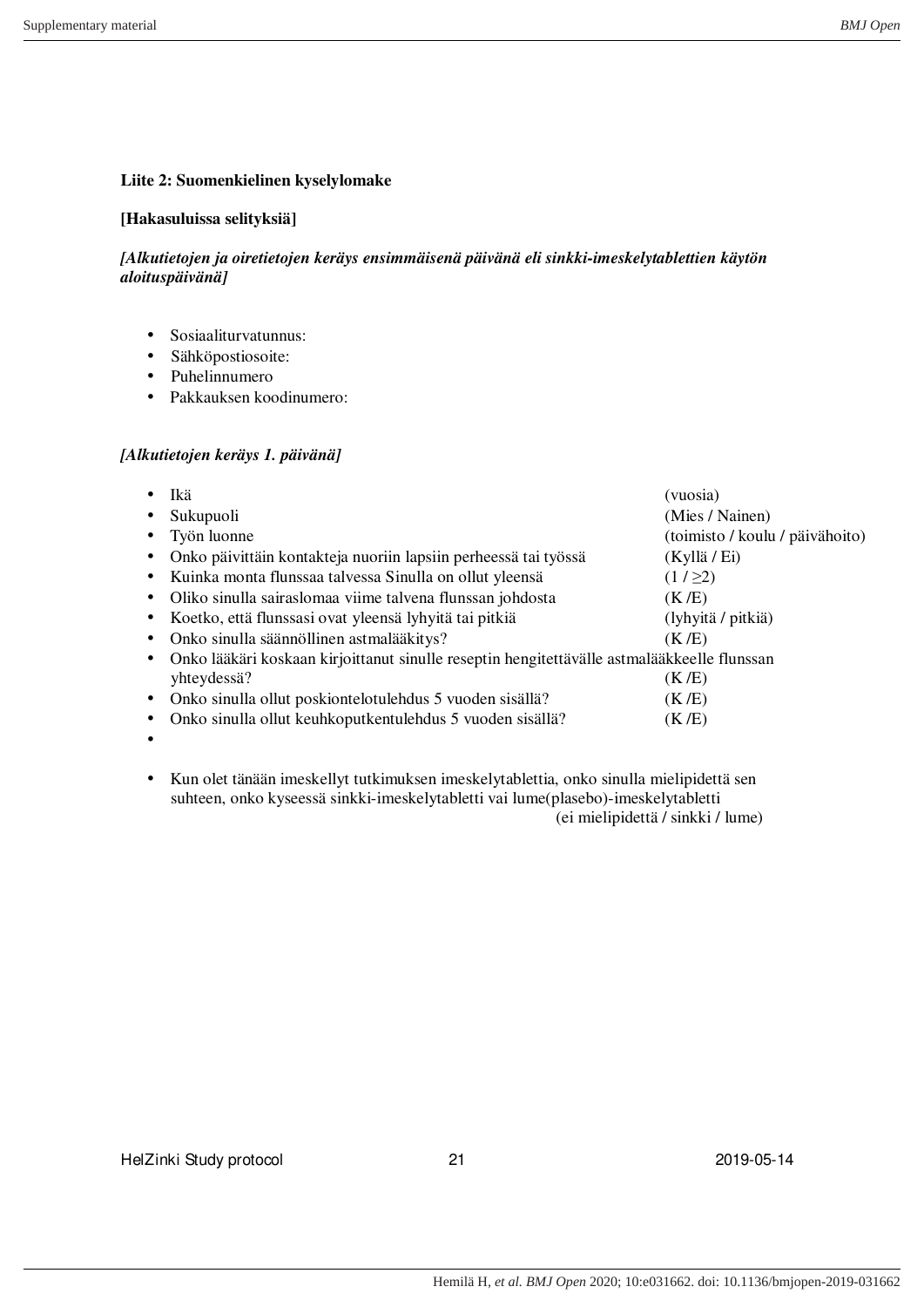# *[Ensimmäisen päivän oiretietojen keräyslomake]*

**Asteikolla 0 - 3, arvioi seuraavien flunssaoireiden voimakkuus:**

0: ei oiretta

1: lievä oire

2: varsin voimakas oire

3: hyvin voimakas oire

| nuha                           | $(0-3)$ |
|--------------------------------|---------|
| nenän tukkoisuus               | $(0-3)$ |
| aivastelu                      | $(0-3)$ |
| kurkun karheus                 | $(0-3)$ |
| kurkkukipu                     | $(0-3)$ |
| yskä                           | $(0-3)$ |
| päänsärky                      | $(0-3)$ |
| äänen käheys                   | $(0-3)$ |
| lihaskipu                      | $(0-3)$ |
| vilutusta tai kuumeen tunnetta | $(0-3)$ |
| väsymystä                      | $(0-3)$ |
| vaikeutta keskittyä            | $(0-3)$ |

• Mittasitko tänään kuumetta  $\geq 37.5^{\circ}$ C missään vaiheessa päivää (K / E)

Kuinka monta tuntia oli aikaa oireiden alkamisen ja imeskelytablettien käytön aloituksen välillä (# tuntia)

Kuinka monta imeskelytablettia otit tänään (#)

| Käytitkö tänään flunssan hoitoon: |       |
|-----------------------------------|-------|
| Yskänlääkettä?                    | (K/E) |
| Lääkettä nenän tukkoisuuteen?     | (K/E) |
| Kipulääkettä?                     | (K/E) |

Olitko tänään pois työstä flunssan johdosta? (K / E)

Huomasitko imeskelytableteista haittavaikutuksia:

- makuhaittaa, millaista: (avoin ikkuna vapaalle tekstille)
- vatsan ärsytystä, millaista: (avoin ikkuna vapaalle tekstille)
- muita ongelmia, millaista: (avoin ikkuna vapaalle tekstille)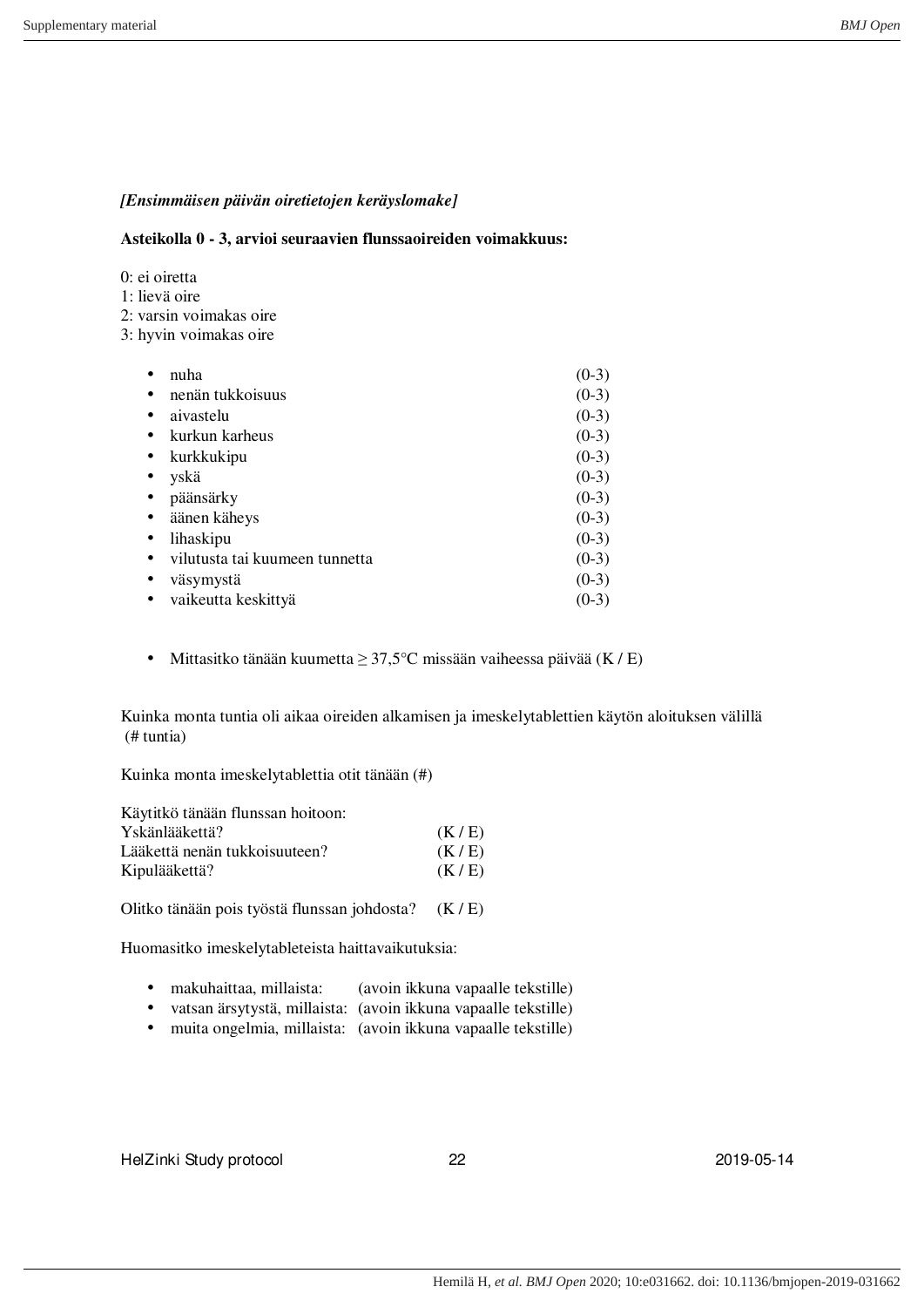# *[Oiretietolomake päiville 2-14, lopetus aiemmin, jos oireet poistuvat]*

#### **Asteikolla 0 - 3, arvioi seuraavien flunssaoireiden voimakkuus:**

|  | 0: ei oiretta |
|--|---------------|
|  |               |

- 1: lievä oire
- 2: varsin voimakas oire
- 3: hyvin voimakas oire

| nuha                             | $(0-3)$ |
|----------------------------------|---------|
| nenän tukkoisuus                 | $(0-3)$ |
| aivastelu                        | $(0-3)$ |
| kurkun karheus                   | $(0-3)$ |
| kurkkukipu                       | $(0-3)$ |
| yskä                             | $(0-3)$ |
| päänsärky                        | $(0-3)$ |
| äänen käheys<br>$\bullet$        | $(0-3)$ |
| lihaskipu                        | $(0-3)$ |
| vilutusta tai kuumeen tunnetta   | $(0-3)$ |
| väsymystä                        | $(0-3)$ |
| vaikeutta keskittyä<br>$\bullet$ | $(0-3)$ |

• Mittasitko tänään kuumetta  $\geq 37.5^{\circ}$ C missään vaiheessa päivää (K / E)

Kuinka monta imeskelytablettia otit tänään (#)

| Käytitkö tänään flunssan hoitoon: |       |
|-----------------------------------|-------|
| Yskänlääkettä?                    | (K/E) |
| Lääkettä nenän tukkoisuuteen?     | (K/E) |
| Kipulääkettä?                     | (K/E) |
|                                   |       |

Olitko tänään pois työstä flunssan johdosta? (K / E)

Huomasitko imeskelytableteista haittavaikutuksia:

- makuhaittaa, millaista: (avoin ikkuna vapaalle tekstille)
- vatsan ärsytystä, millaista: (avoin ikkuna vapaalle tekstille)
- muita ongelmia, millaista: (avoin ikkuna vapaalle tekstille)

[Jos oireindeksi ("symptom severity score") on 0 tai 1, koehenkilö luokitellaan toipuneeksi ja ilmoitetaan että tutkimus loppuu ja kysytään, kokiko hän imeskelytabletista apua]

Flunssaoireesi ovat kadonneet siinä määrin, että tutkimuksessa luokittelemme sinut toipuneeksi. Sinun ei enää tarvitse käyttää imeskelytabletteja. Emme enää kerää oiretietoja sinulta.

Koitko, että imeskelytableteista oli sinulle hyötyä? (K /E)

HelZinki Study protocol 23 2019-05-14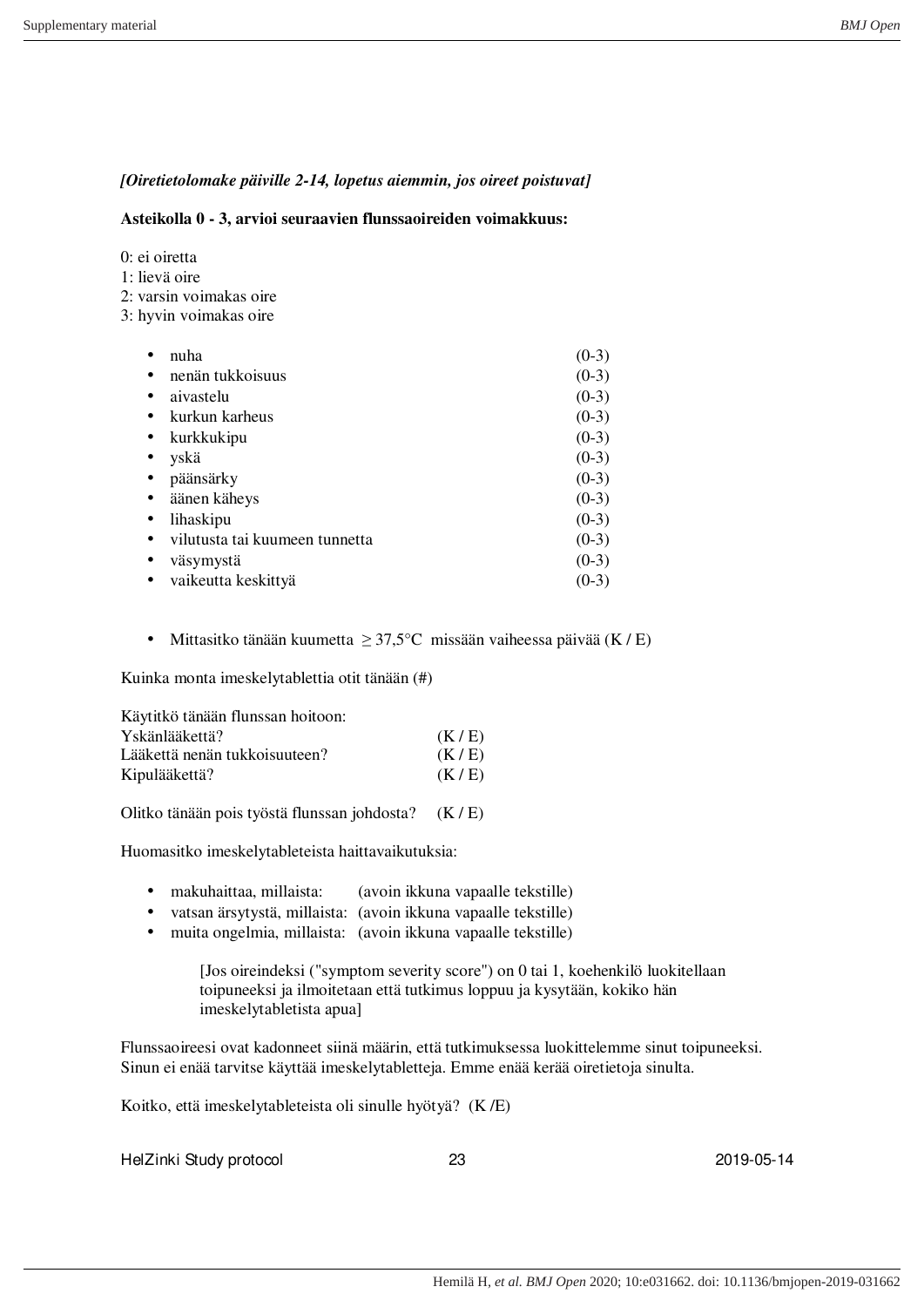## **Appendix 3. The recruitment and information sheet intended for participants.**

Tämä tiedote postitetaan sähköpostitse rajatulle henkilöryhmälle Helsingin kaupungin työntekijöitä.

### SÄHKÖPOSTIN OTSIKKO:

Haluatko osallistua tutkimukseen, jossa selvitetään sinkki-imeskelytablettien vaikutusta flunssan kestoon.

### SÄHKÖPOSTIN TEKSTI:

Helsingin yliopiston ja Helsingin kaupungin työterveyshuollon yhteistyönä tehdään ensi talvikautena tutkimus, jossa selvitetään sinkki-imeskelytablettien tehoa flunssan hoidossa. Alempana on tutkimuksen kuvaus.

Sinkki-imeskelytabletit ovat turvallisia itsehoitovalmisteita, jotka eivät edellytä reseptiä. Keskeinen kysymys on se, onko niillä tehoa flunssaa vastaan.

Tutkimukseen etsitään täysi-ikäisiä koehenkilöitä, joilla on **talvisin tavallisesti vähintään yksi flunssa.**

Tutkimukseen **ei oteta** henkilöitä, jotka ovat raskaana tai imettävät, tai joilla on krooninen nuha tai yskä.

Jos nämä vaatimukset toteutuvat, ja jos sinua kiinnostaa tutkimukseen osallistuminen, lue alla oleva tutkimuksen kuvaus.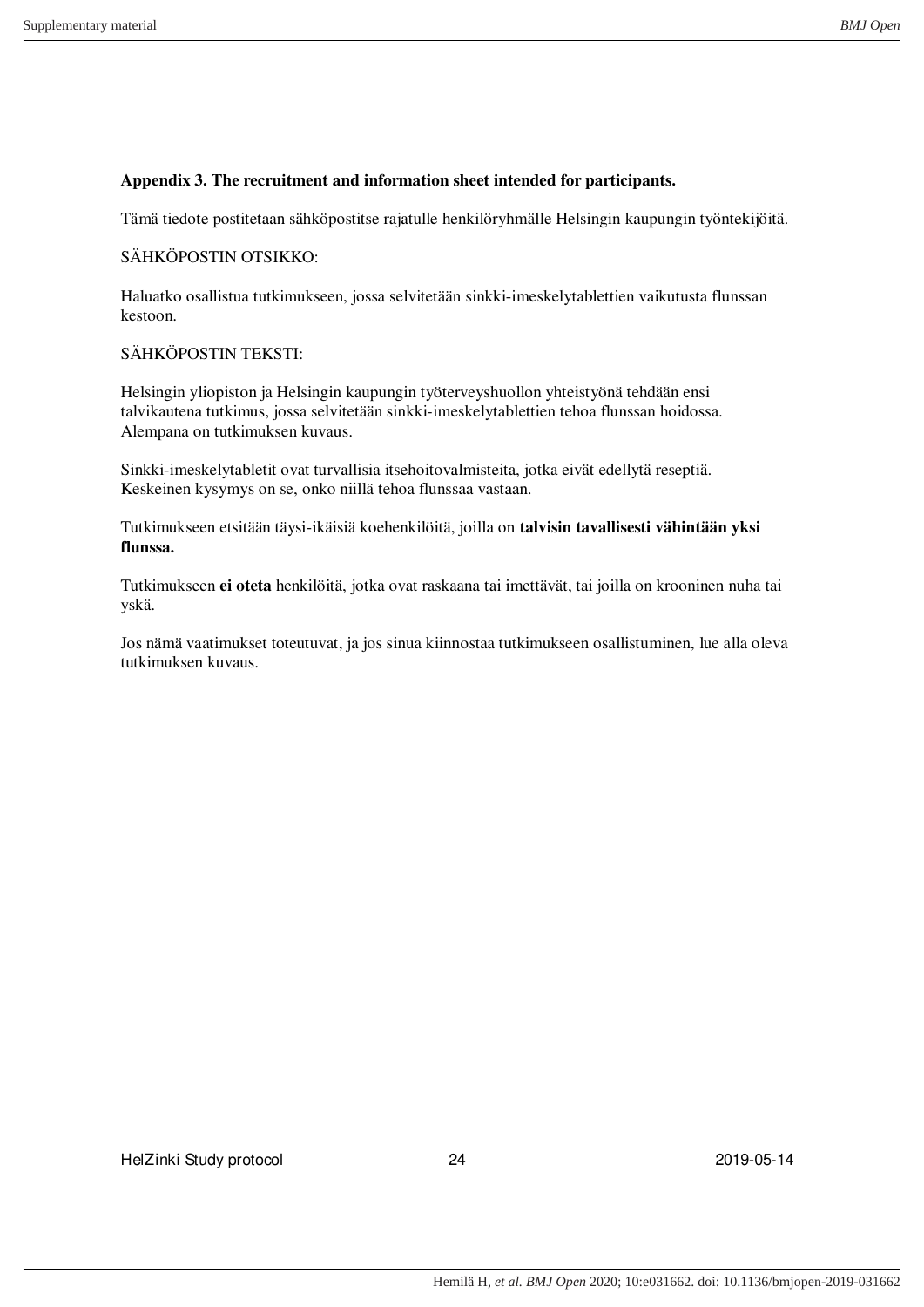## TUTKIMUKSEN KUVAUS

Flunssa on yksi keskeisimpiä lyhyiden sairaslomien syitä. Sille ei ole vakiintunutta hoitoa, joka lyhentäisi taudin kestoa. Jos flunssalle löytyy tehokas hoito, on sillä paljon kansanterveydellistä ja kansantaloudellista merkitystä.

Eräissä aiemmissa tutkimuksissa sinkki-imeskelytabletit ovat lyhentäneet koehenkilöiden flunssan kestoa, mutta joissakin tutkimuksissa imeskelytableteista ei ole ollut hyötyä. Erot voivat selittyä käytetyillä tableteilla, niin että tehottomissa tableteissa sinkki on ollut sellaisessa kemiallisessa muodossa, josta se ei ole päässyt vapautumaan nieluun. Esimerkiksi sitruunahappo sitoo sinkki-ionin niin tiukasti, ettei sinkki vapaudu imeskelyn yhteydessä nieluun. Eräissä tutkimuksissa sinkki-imeskelytableteissa on ollut sitruunahappoa, mikä selittää sen, ettei tableteista ollut hyötyä.

Talven 2017-2018 tutkimuksen tarkoituksena on selvittää yli 200 koehenkilön tutkimuksessa, onko sinkki-imeskelytabletti tehokas flunssaa vastaan ja tarkoitus on myös varmistaa, että oiretietojen keräys saadaan toteutettua sähköisesti.

Tähän tutkimukseen osallistuminen on vapaaehtoista. Voitte kieltäytyä osallistumasta tutkimukseen, keskeyttää osallistumisenne tai peruuttaa suostumuksenne syytä ilmoittamatta milloin tahansa tutkimuksen aikana.

Jos tablettien imeskelyn lopettaa, toivomme silti oirekirjanpidon jatkamista. Halutessaan senkin saa luonnollisesti lopettaa.

Tutkimuksen koehenkilöt valitaan Helsingin kaupungin työntekijöiden joukosta.

Koehenkilöt jaetaan satunnaisesti kahteen ryhmään. Toisen ryhmän jäsenille annetaan yllä kuvattu purkki sinkki-imeskelytabletteja ja toisen ryhmän jäsenille annetaan purkki saman näköisiä ja saman makuisia tehottomia lume (plasebo)-imeskelytabletteja, joissa ei ole sinkkiä. Sinkkitableteissa on 13 milligrammaa (mg) sinkkiä.

Purkit jaetaan marraskuun 2017 alussa ja tarkoitus on säilyttää purkkia talven aikana esillä niin, että ensimmäisen flunssan alkaessa koehenkilö aloittaa mahdollisimman pian imeskelytablettien käytön 6 tablettia päivässä mahdollisimman hitaasti imeskellen enintään 5 päivän ajan. 6 tabletissa on yhteensä 78 mg sinkkiä. Jos flunssa menee ohi, voi tablettien käytön lopettaa ennen 5-päivän takarajaa.

Ravitsemussuositusten ohjeistama sinkkimäärä on 7-9 mg päivässä, johon verrattuna 78 mg päivässä on suuri annos. Monissa tutkimuksissa, joissa on tutkittu muita sairauksia kuin flunssa, potilaille on annettu 150 mg sinkkiä päivässä jopa kuukausien ajan. Sama annos 150 mg/pv on Wilsonin taudin (eräs perinnöllinen sairaus) yksi vakiintunut hoito. Sen johdosta ei ole aiheellista epäillä että 5 päivän kestoinen 78 mg päivässä annos sinkkiä voisi aiheuttaa merkittäviä haittoja. Jotkut flunssapotilaat ovat kokeneet, että sinkkitabletit maistuvat pahalta ja joillekin on tullut mahan ärsytystä. Jos sellaiset ongelmat ovat hankalia, koehenkilö voi keskeyttää hoidon.

Tutkimuksessa ei rajoiteta muiden flunssalääkkeiden, esim. kipulääkkeiden, nuhalääkkeiden ja yskänlääkkeiden käyttöä.

Tutkimukseen osallistumisesta ei makseta korvausta. Jos sinkki-imeskelytabletit osoittautuvat tehokkaaksi, plasebo-ryhmän koehenkilöille jaetaan tutkimuksen jälkeen kaksi purkkia niitä

HelZinki Study protocol 25 2019-05-14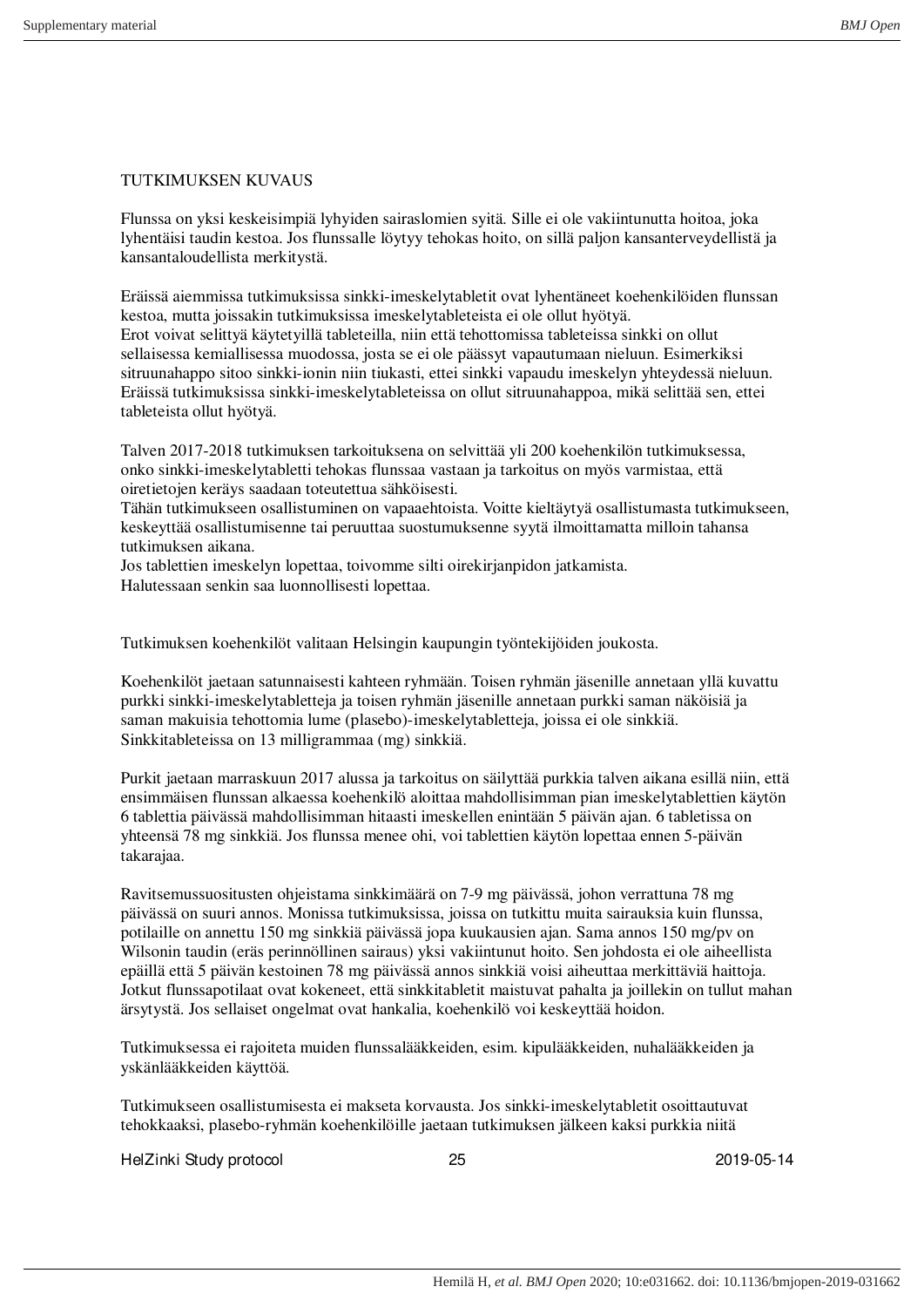korvauksena tutkimukseen osallistumisesta.

Tutkimuksen valmistumisen jälkeen tuloksista informoidaan koehenkilöitä sähköpostitse.

Tutkijoilla ei ole sidonnaisuuksia lääketeollisuuteen tai muita sidonnaisuuksia, jotka liittyvät tähän tutkimukseen. Yliopiston apteekki rahoittaa käytettävät sinkki-tabletit, mutta ei osallistu tutkimuksen suunnitteluun eikä tulosten tulkintaan.

Sinkki-imeskelytabletit ovat turvallisia käsikauppalääkkeitä. Mikäli tutkimuksen yhteydessä kuitenkin ilmaantuu odottamattomia haittavaikutuksia, kattaa Yliopiston apteekin vakuutus sellaiset tapahtumat.

Tutkimuksen rekisterinpitäjä on Helsingin yliopisto, joka vastaa tutkimuksen yhteydessä tapahtuvan henkilötietojen käsittelyn lainmukaisuudesta. Jari Haukka ja Harri Hemilä vastaavat rekisteristä. Tutkimuksessa henkilöllisyytenne on ainoastaan Helsingin yliopiston tutkijoiden tiedossa ja he ovat salassapitovelvollisia. Tutkimusrekisteristä on laadittu henkilötietolain mukainen rekisteriseloste ja tämän linkin kautta pääsee katsomaan rekisteriselostetta: **(tähän laitetaan linkki rekisteriselosteeseen).**

Lisätietoja tutkimuksesta antaa Harri Hemilä, LT, dosentti Kansanterveystieteen osasto, Clinicum, Helsingin yliopisto [harri.hemila@helsinki.fi](mailto:harri.hemila@helsinki.fi) puh 041 532 9987

Tutkimuksen vastuututkija on Harri Hemilä, LT, dosentti, Helsingin yliopisto [harri.hemila@helsinki.fi](mailto:harri.hemila@helsinki.fi)

Muut tutkijat: Jari Haukka, yliopistonlehtori, Helsingin yliopisto Mika Kivimäki, professori, Helsingin yliopisto Jussi Vahtera, professori, Turun yliopisto

Tutkimuksen organisointiin osallistuvat Helsingin kaupungin työterveyden toimitusjohtaja Tiina Pohjonen sekä työterveyshuollon ylilääkäri Marianne Alho [marianne.alho@hel.fi](mailto:marianne.alho@hel.fi) Heille ei anneta tietoa siitä kuka tutkimukseen osallistuu.

Jos SINÄ haluat osallistua tutkimukseen, avaa seuraava web sivu ja täytä suostumuslomake.

Toimitamme sinkkitabletti-purkin tutkimukseen osallistujille marraskuun alussa.

(tähän laitetaan linkki suostumuslomakkeeseen)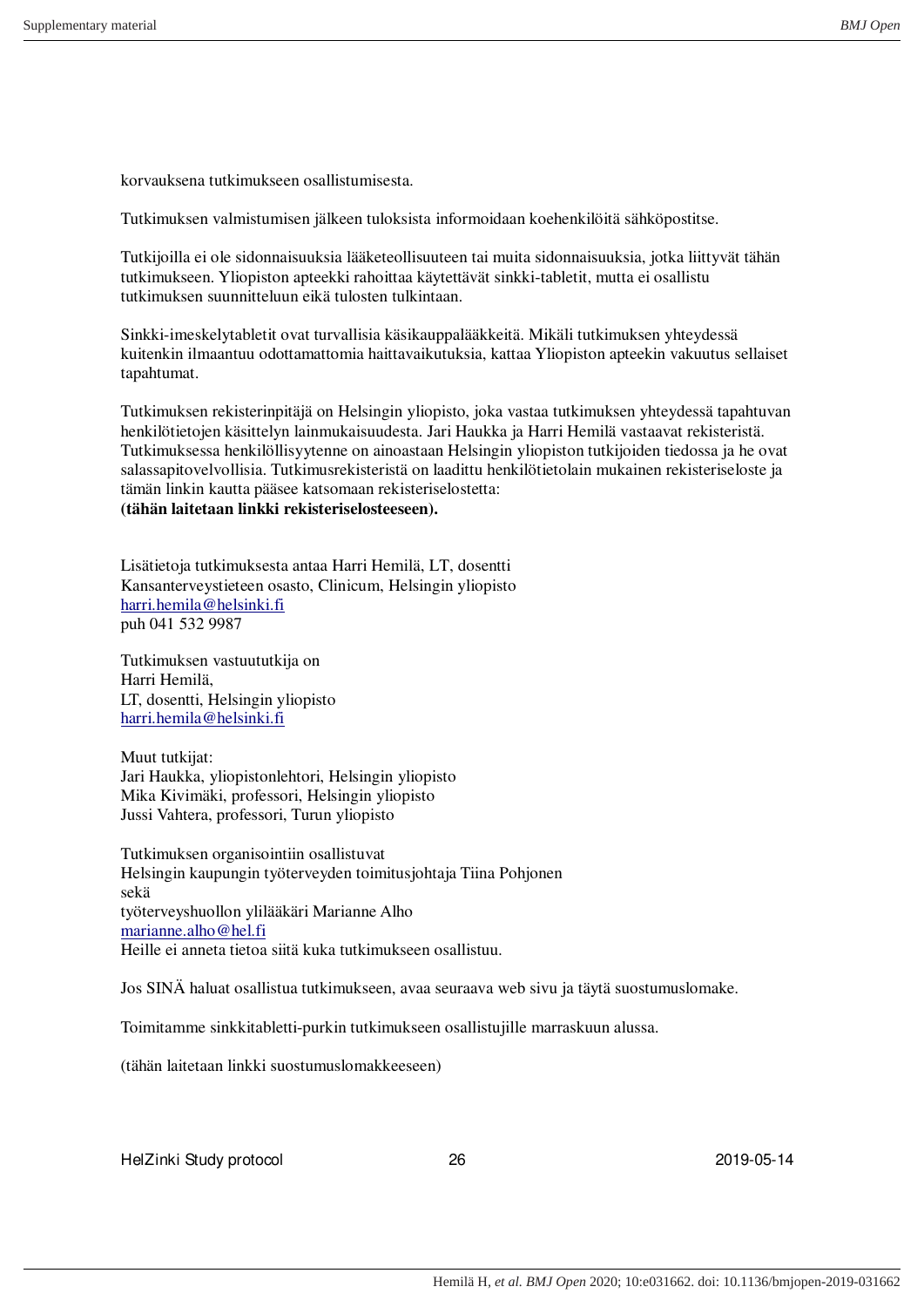**Appendix 4. Informed consent form.**

**[Suostumuslomake joka toteutetaan web-muodossa, niin että koehenkilölle annetaan linkki, jonka kautta hän pääsee sivulle, jossa nämä asiat kuvataan ja kysytään]**

# **Suostumuslomake**

# **Tutkimuksen nimi:**

Sinkki-imeskelytablettien vaikutus flunssasta toipumisen nopeuteen (The effect of zinc acetate lozenges on the rate of recovery from the common cold: a randomized trial: The HelZinki Study)

Tutkittavan nimi:

Henkilötunnus:

Helsingin kaupungin sisäposti-osoite:

Kotiosoite:

Puhelinnumero:

Tutkimuksessa selvitetään, voiko sinkki-imeskelytableteilla lyhentää flunssan kestoa.

Tutkittavan tiedote on lähetetty sinulle sähköpostitse, mutta se on lisäksi nähtävissä tällä sivulla: (tutkittavan tiedote kopio linkki).

Olen perehtynyt "tutkittavan tiedote" selvitykseen ja saanut riittävästi tietoa tutkimuksesta ja sen yhteydessä suoritettavasta tietojen keräämisestä, käsittelystä ja luovuttamisesta. Minulla on ollut riittävästi aikaa harkita tutkimukseen osallistumista.

Ymmärrän, että tähän tutkimukseen osallistuminen on vapaaehtoista.

Minulla on oikeus milloin tahansa tutkimuksen aikana ja syytä ilmoittamatta keskeyttää tutkimukseen osallistuminen tai peruuttaa suostumukseni tutkimukseen. Tutkimuksen keskeyttämisestä tai suostumuksen peruuttamisesta ei aiheudu minulle kielteisiä seuraamuksia, eikä se vaikuta asemaani terveydenhuollon asiakkaana.

Minulla on oikeus milloin tahansa ennen tutkimuksen päättymistä peruuttaa suostumus, ja voin päättää että minusta siihen mennessä kerättyjä tietoja ei tuolloin käytetä enää osana tutkimusta.

Annan luvan siihen, että tutkimuksessa käsitellään henkilötietojani.

Annan luvan siihen, että tutkimuksessa kerätään tietoja työterveyshuollon rekisteristä ja KELAsta reseptilääkkeiden käytöstä alkaen 1 kuukausi ennen sinkki-imeskelytablettien käyttöä ja 2 kuukauden ajan imeskelytablettien käytön alkamisen jälkeen, sekä sairaspoissaolotietoja talvelta 2016-2017.

Jotkin hoidon vaikutukset voivat tapahtua viiveellä ja sen vuoksi tietoja kerätään 2 kuukautta

HelZinki Study protocol 27 2019-05-14